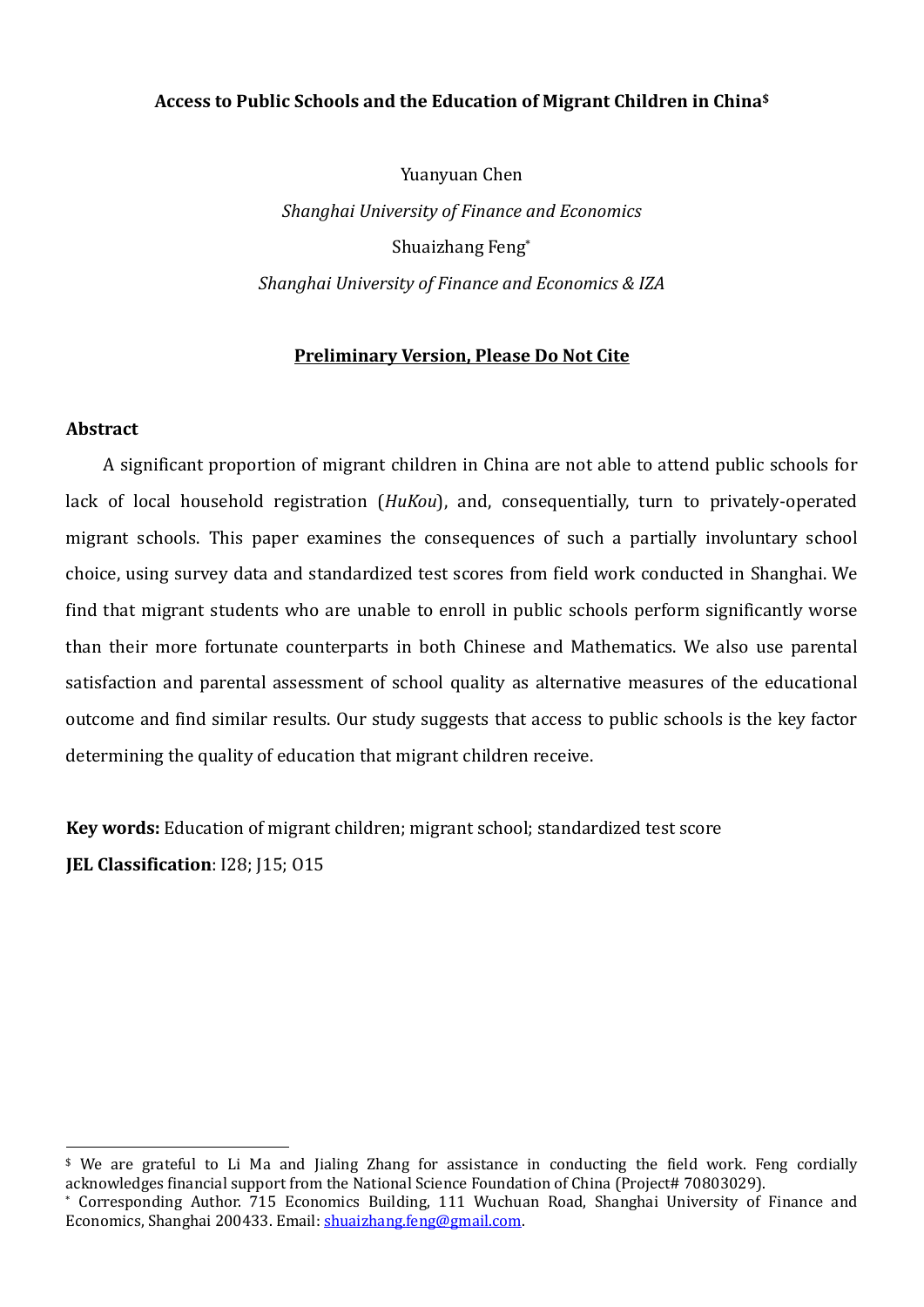## **1 Introduction**

One of the main drivers of China's phenomenal economic growth during the past three decades has been the large-scale and persistent rural-to-urban migration. As a consequence, a half of China's 1.3 billion people now live in cities, as compared to only twenty percent in the early 1980s. Nevertheless, researchers have expressed concerns over China's so called "pseudo‐urbanization" (see e.g. Henderson, 2009 and Yew, 2012). The majority of rural migrants in cities do not possess a local household registration (*HuKou*), thus are excluded from full access to pension, health care, public education and other social benefits at the place they live. Based on the 2010 Census, there are about 260 million such "*nonHuKou*" migrants who work and live in a locality other than where his/her official *HuKou* is registered at.

Among all *nonHukou* migrants, it is estimated that over 20 million are children aged between 6 and 14. Although all Chinese school-age children are entitled to a free and compulsory 9-year education by law, the Chinese educational system designates elementary education to local governments at the county/district level. Funding for elementary education is allocated by the number of children with *HuKou* and not portable across administrative units. Therefore, local authorities lack the incentives and financial resources to accommodate the educational needs of migrant children, despite directives from the central government that urge them to do so. A significant proportion of migrant children is thus excluded from the public education system and has to enter the so called "migrant schools", which started as informal schools by migrants themselves.

The educational dilemma faced by migrant children is a reflection of the discordance between China's swift urbanization process and the historically‐rooted, still omnipotent *HuKou* system (Chan and Buckingham, 2008). We believe it is important to empirically assess the consequences of such a *HuKou*‐based discriminatory educational policy for several reasons. First of all, the sheer number of migrant children makes their education a top national development priority for China. Despite the government's tremendous efforts to upgrade both rural and urban public schools, the *HuKou* system makes the education of migrant children a distinctive challenge as they do not fit into the usual rural‐urban dichotomy. If migrant children do not receive appropriate elementary education, it is likely that their lifetime welfare, including labor market outcomes, will be adversely affected. Society in general would also face negative externalities due to increased poverty and a possible rise in crime. In addition, if trends regarding the rural-to-urban migration and the urbanization process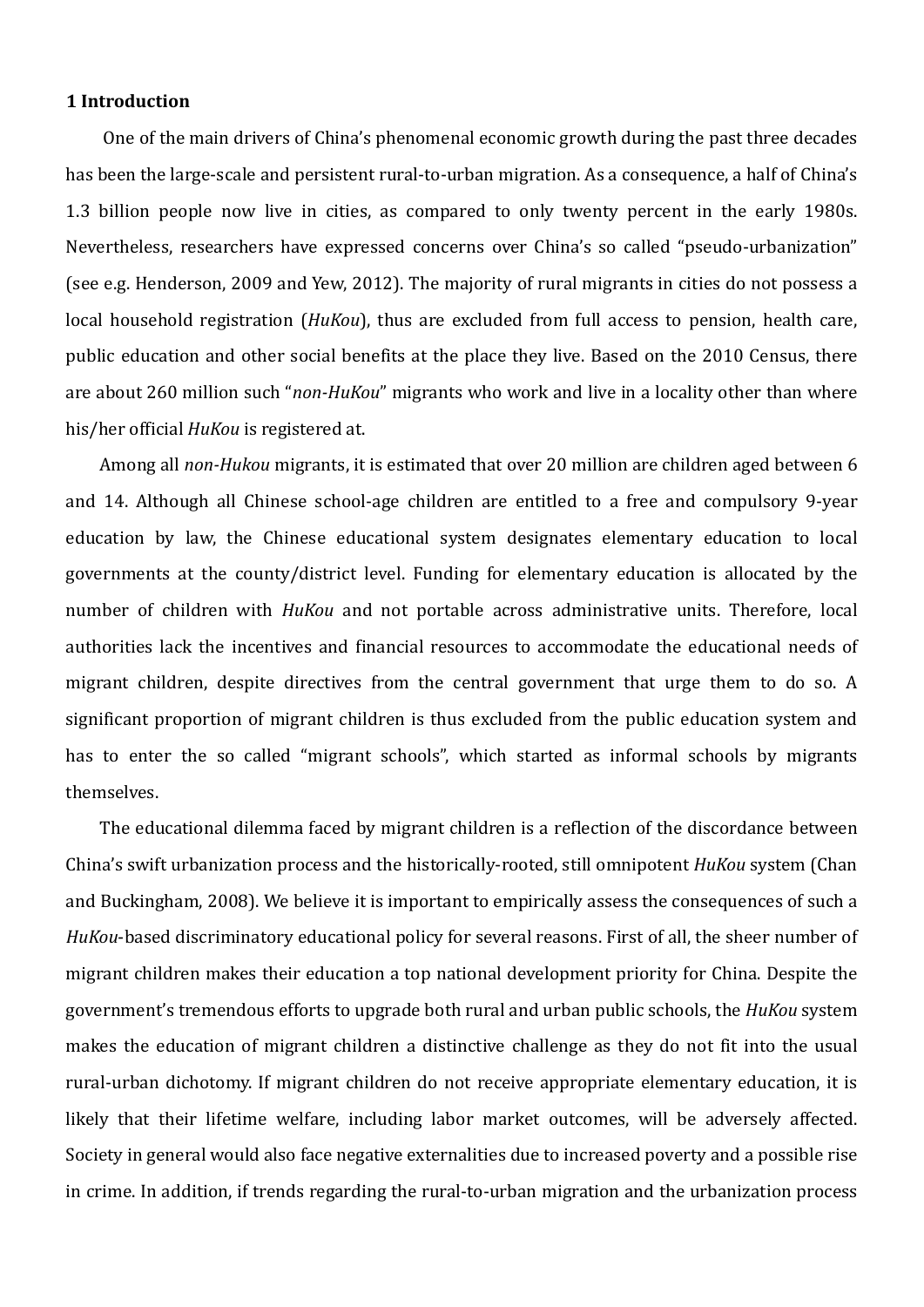continue, the number of migrant children is expected to grow. The rural areas also hold a significant reservoir of potential migrant children, as there are around 60 million so called "left‐behind" children. Their parents work in cities but they stay with grandparents or other relatives at home. Were the urban educational system more accommodating, many of them would choose to migrate to cities to stay with their parents.

Secondly, any policy discussion regarding the reform of China's educational system should be based on empirical facts rather than just political ideology or public sentiments. One of the key policy issues regarding migrant children's education is the roles public schools and migrant schools should play, respectively. Should the local public schools admit unconditionally all migrant children come to their doors? Should migrant schools be allowed to continue to exist?1 Should the governments even subsidize migrant schools so as to make them better suited to teach migrant children? To answer these questions, one has to first have a correct understanding of the relative qualities of education that migrant children receive in public schools and migrant schools. Furthermore, in order to make exact policy recommendations, it is necessary to quantify the quality differences using measures such as test score gaps, as we do in this paper.

Last but not least, China's situation provides a unique opportunity to study the role of public elementary education for disadvantaged children, such as children of migrants or those with poor family background. Many other developing countries are also undergoing rapid rural-to-urban migration and urbanization process. Although a formal institution such as *HuKou* that excludes access to public schools does not exist in other countries, the situation could still be similar when the urban educational infrastructures are unable to accommodate the influx of migrant children. In that case, would market‐based responses, such as the establishments of migrant schools, be adequate to take care of the needs of migrant students? Or is it necessary for the governments to take a more proactive role? Governments need to understand the tradeoffs involved before taking any preparatory actions.

In this paper, we use self-collected survey data and administered standardized tests to study the educational consequences associated with attending migrant schools. Our study distinguishes itself from the existing literature in a number of ways. To compare academic performances of students in different schools, we gave standardized Chinese and Mathematics tests to all fourth

<sup>1</sup> While migrant schools are usually viewed as inferior to public schools. Some scholars have argued that migrant children may receive better education in migrant schools as they would face more discrimination from teachers and classmates in public schools (Zhou, 2006).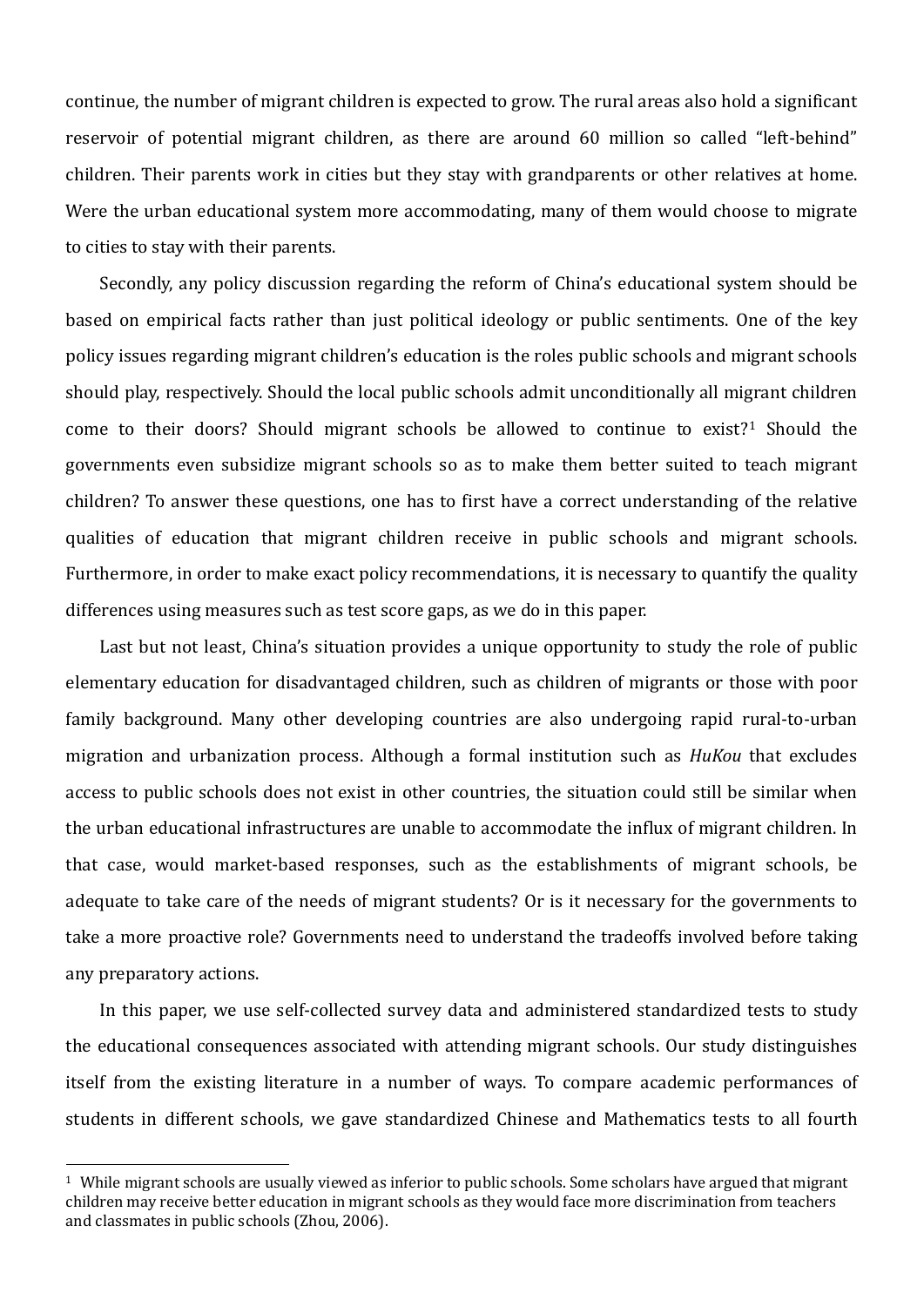grade students surveyed. We also collected detailed information on students and parents, which allow us to disentangle school effects from student and family background effects. More importantly, we have utilized policy changes in Shanghai to correct for possible selection-bias resulting from migrant children's nonrandom enrollments into public and migrant schools. In addition to test scores, we have used two other more comprehensive albeit subjective measures of school quality: parental overall satisfaction and parental assessed school quality.

The rest of the paper goes like follows. Section 2 provides background information on the education of migrant children in China and briefly reviews existing studies. This is followed by a description of the data source and the empirical methodology in section 3. The main empirical results are reported in section 4. The last section concludes with some policy implications.

## **2 Background and the existing literature**

The educational problem for migrant children is closely related to China's *HuKou* system, which was first established in the 1950s. A person or household has either "agricultural" or "non-agricultural" *HuKou* specific to a locality. Under the *HuKou* system, internal migration was tightly controlled and only government‐granted migration were possible, which usually involved a change of *HuKou* status from the source to the destination locale. Since the 1980s, the *HuKou* system has evolved and the agricultural/non-agricultural divide has weakened considerably after the abolition of rationed grain in the early 1990s. On the other hand, the geographic dimension of *HuKou* has strengthened due to the increased regional inequality (Kanbur and Zhang, 2005; Zhang, 2006). Today, *HuKou* is still one of the most important mechanisms determining entitlements to public welfare and urban services, which are mainly funded by local governments (Chan and Buckingham, 2008). Thus, to some extent, *HuKou* is an internal "citizenship" for Chinese people.

Because migrant children do not have local *HuKou* in the place they live, they are not entitled to free compulsory education stipulated by Chinese laws. In Chinese cities, two criteria are important for public schools to admit students. First, students must reside within the local school district in the city; and second, students must be registered in the school district as well, i.e., having local *HuKou*. The reasoning behind these regulations is that the education budget for elementary schools and middle schools is allocated through local governments at the county/district level. State funding for compulsory schooling differs vastly by locality and is not portable across different cities. If migrant children are allowed to attend local schools, it actually increases the financial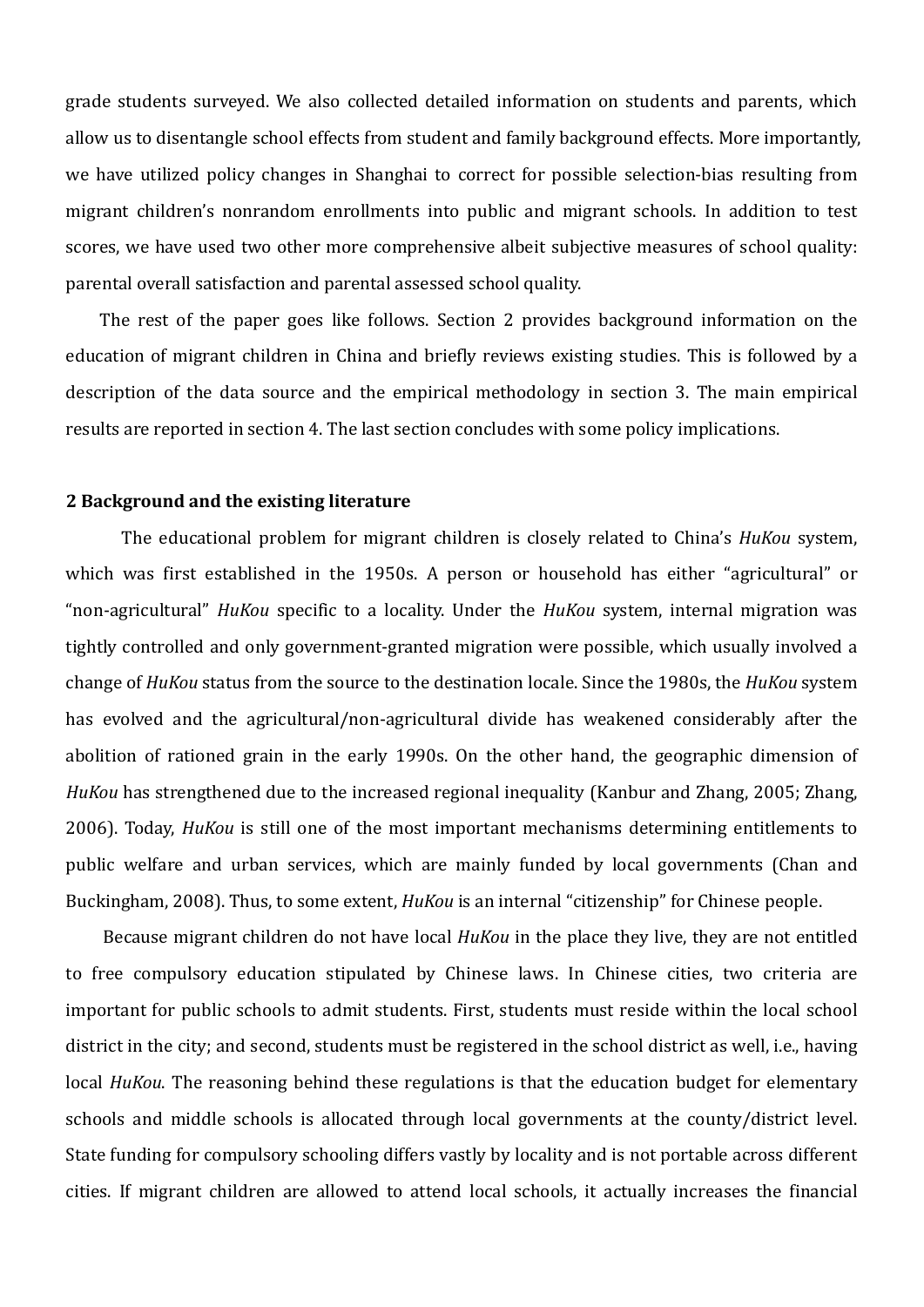burden of the local government (Liang and Chen, 2005).

Migrant schools started in the early 1990s as a market-based response to the educational needs of migrant children. Since its inception, migrant school flourished quickly, and by the early 2000s they played a more important role in admitting migrant children in cities than public schools. For migrant parents, the fees charged by migrant schools are far more affordable than those necessary to enroll their children in a public school. Migrant schools are typically established by migrant entrepreneurs, are for‐profit, and offer inferior conditions. Migrant schools are subject to constant closures and changes of places as they do not have a clear legal standing within China's educational system (Han, 2004). In recent years, the conditions in many migrant schools have improved substantially, thanks to donations from the society and in some cases subsidies from the local government. Still, migrant schools and their students are "not-in-the-system". Because a student can only take the college entrance exam in the province where her *HuKou* is, migrant children face more and more difficulties as they go up the educational ladder. For example, in Shanghai, almost all migrant children can go to a primary school (either a public or a migrant one), but not all of them can go to a local middle school as migrant middle schools are not allowed to operate and there are not enough public middle schools. Beyond middle school, migrant youths have little educational opportunities if they choose to stay in Shanghai, except for some vocational high schools.

 Government policies regarding migrant children's education have evolved along the way, especially in terms of access to public schools. Initially, *nonHuKou* children were allowed to enroll in public schools only if they are willing to pay a hefty "out‐of‐district" fee to cover the additional educational cost, on the condition that the schools have extra capacity. Because such additional fees are prohibitive for most rural migrant families, children of migrant farmers are either "left‐behind" or have to go to migrant schools, or drop out of school. In response to this reality, the central government has issued a directive in 2003 stating that educating the migrant children is the "responsibility" of the local government in the destination areas, and public schools should be the primary channel through which migrant children receive education. Nevertheless, local governments only complied with this directive partially, and to different degrees, as no specific funding was provided for such purposes. Among all major migrant‐receiving cities, Shanghai is probably one of the most accommodating in terms of meeting migrant children's education needs. In 2008, Shanghai government launched a "three-year action plan for the education of migrant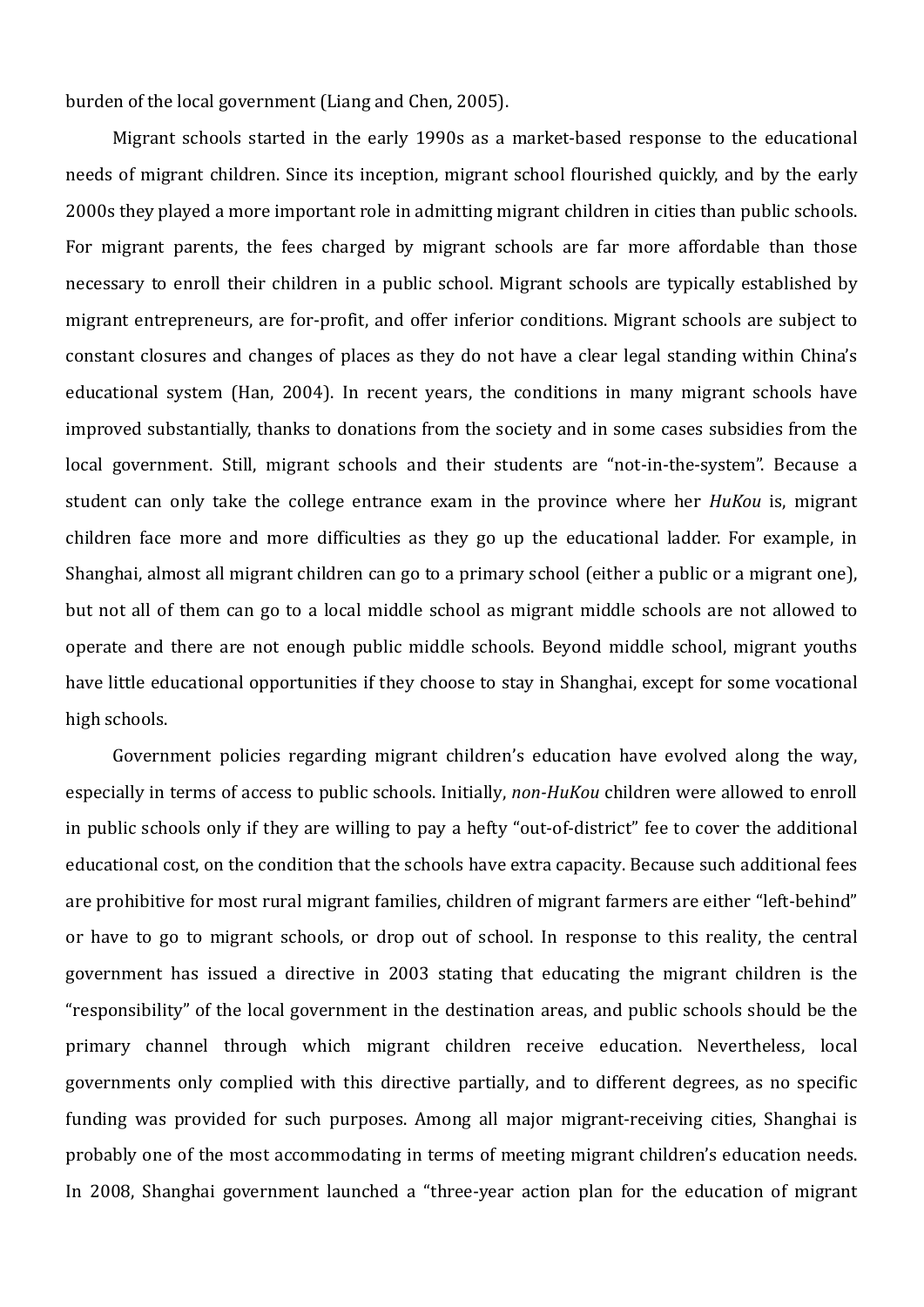children", which is characterized by opening up public schools and subsidizing migrant schools. By 2011, all migrant schools in Shanghai's central districts have been shut down and migrant students in these districts are transferred to public schools. In peripheral districts where not enough public schools exist, authorized migrant schools are still allowed to operate, and receive subsidies from the government.2 Currently, among around half million migrant students in Shanghai, around 70 percent of them are enrolled in public schools while the rest study in migrant schools.

 Despite the importance of the issue, the literature on migrant children's education has been mostly anecdotal or descriptive (see e.g.: Han, 2004, Kwong, 2004, Zhou, 2006, Goodburn, 2009). One notable exception is the study by Lai et al. (2011), which compares test scores of students in migrant schools in Beijing with those in rural public schools in Shaanxi. They find that students in migrant schools perform significantly better than their counterparts in rural public schools in one of the poorest regions of the country. While it is interesting to contrast migrant schools in cities with rural public schools where the migrant children came from, we believe it is more policy‐relevant to compare migrant schools with urban public schools, as most migrant children are expected to stay in cities.3

#### **3 Data and Methodology**

#### **3.1 Description of the Data**

Data for this study were collected from 20 elementary schools in Shanghai in November 2010. All fourth grade students from 11 public schools and 9 migrant schools were interviewed and given standardized tests on Chinese and Mathematics. Because the municipality government has shut down all migrant schools in the central districts of Shanghai, all 9 migrant schools were from the peripheral districts. On the other hand, 5 public schools were from the central districts and the rest were from the peripheral districts. All public schools we selected admitted a significant number of migrant students, with the percentage of *non-HuKou* students ranging from 27 percent to 83 percent. We therefore excluded those elite schools where competition in terms of enrollment is fierce even for students with Shanghai *HuKou*.

<sup>2</sup> For the academic year of 2011‐2012, all migrant schools in Shanghai receive around RMB4,500 per pupil subsidy from the local governments, and in exchange, have waived tuitions for all students.

<sup>3</sup> Lai et al (2011) also compare migrant students in migrant schools with those in public schools in Beijing and find a significant test score gap. Nevertheless, they only surveyed four public schools in Beijing and did not report the empirical results in their paper. Their results are also subject to potential criticism of selectivity bias as they use simple multivariate regressions and do not control for unobserved factors that might be important in affecting children's school choices.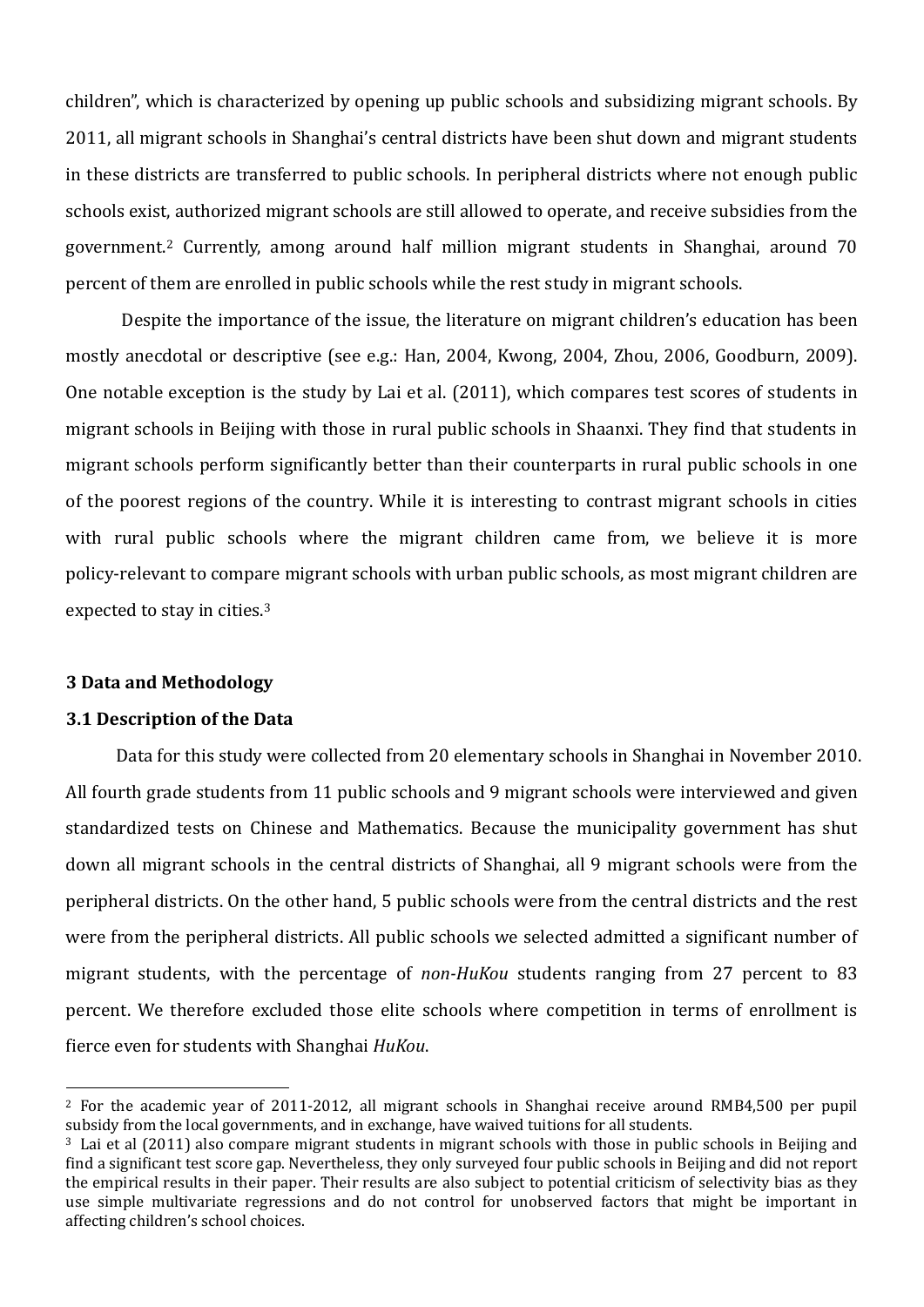We chose fourth grade students because there is negative sample selection among the fifth graders. In the fifth year, many well-performed migrant students return to their hometown as they face obstacles in entering middle schools and high schools in Shanghai. On the other hand, younger children are more likely to have difficulties in understanding our questionnaires. To avoid sample selection among the students within schools, we chose to sample all fourth grade students in the schools selected. Thanks to the cooperation from school administrators, our response rate is close to 100%. Each school has between 2 to 6 classes in the fourth grade. Class size ranges from 18 to 59 students.

We collect information at the school, class and student/parent level through the following: 1) a school survey completed by a school administrator; 2) a class survey completed by the master teacher of the class; 3) a student survey completed by students in class under the instruction of our surveyors; 4) a student information sheet completed by the master teacher; and 5) a parent survey completed by parents. The school survey collects basic information about the school, such as its history, number of classes and students, basic characteristics of all teachers, sources of funding, requirements for enrolling students without Shanghai *HuKou*, fees, and so on. The class survey asks questions about the whole class, such as its curriculum, educational background and teaching experiences of course instructors. The student survey asks the students questions such as their prior history of school transfer, time use after school, whether parents have helped them with study after school, and their personal feelings about going to school, etc. The student information sheet collects basic information about each student in a class, such as their *HuKou* status, gender, age, height and weight, disability status, class performance as evaluated by the master teacher. Lastly, the parent survey collects information about parents, including their age, education and income, migration history, expectations on their children's education, parental assessment of school quality, overall satisfaction with the current school, among other things. Students were instructed to give the parent survey questionnaire to their parents to complete, and bring back the questionnaires on the next school day. In case some questions were unfilled, our interviewers would work with the master teacher to resolve the issue, and check by telephone with parents directly if necessary.4

We give standardized Chinese and Mathematics tests to all students in both public schools and migrant schools. Because migrant schools are considered as only "informal" schools and not part of the local educational system, the educational bureaus do not give standardized tests to

 4 All questionnaires are available from the corresponding author upon request.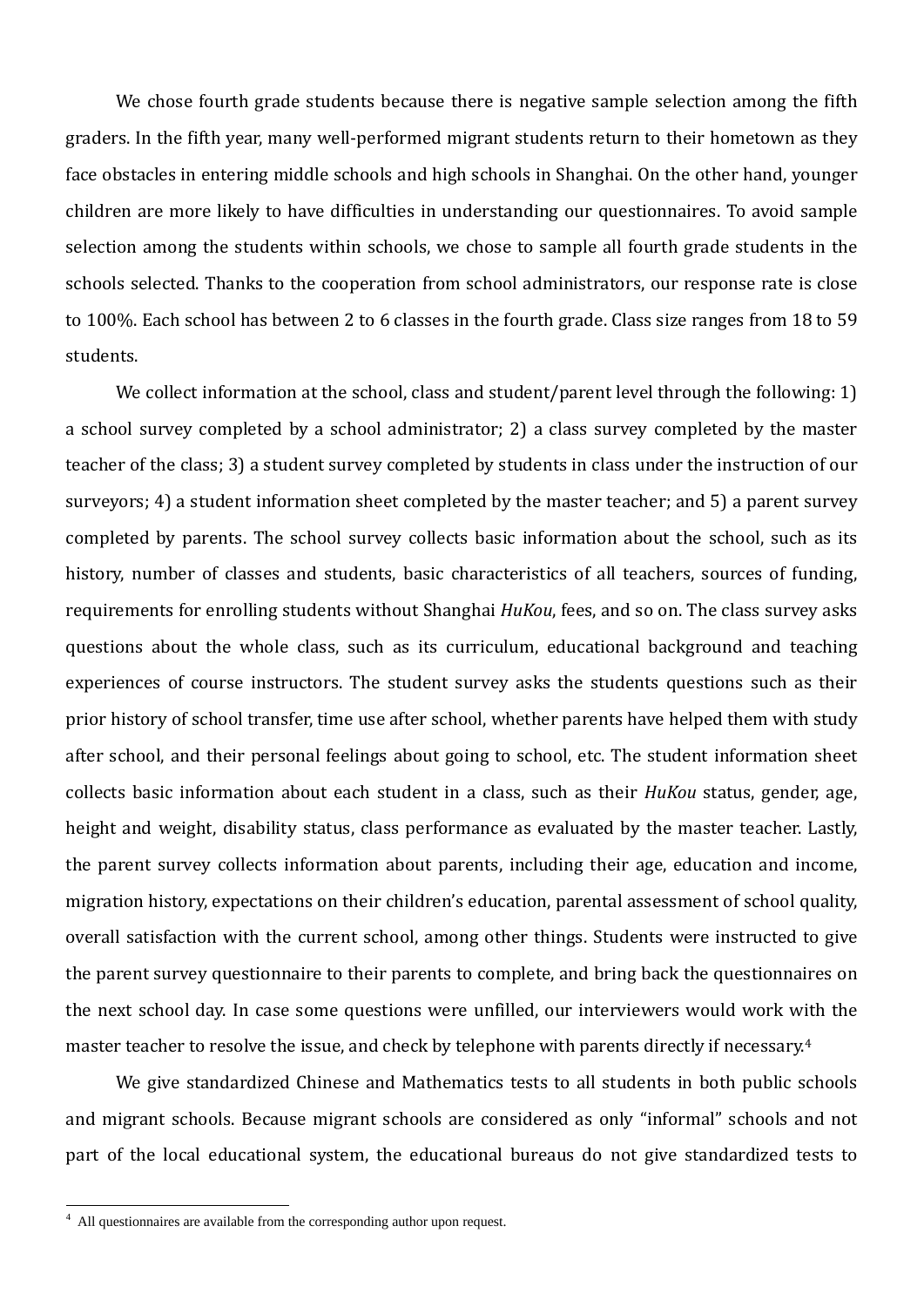students in migrant schools. The school self-administered tests also do not reflect the true performance gap between migrant schools and public schools. Actually, because migrant schools are private schools and face competition in terms of student enrollment, many are reported to give inflated scores to their students. Our Chinese and Mathematics tests are designed by experts outside the schools surveyed, and incorporate different curriculum requirements by Shanghai and other provinces. Testing time for each subject is 20 minutes, with both the master teacher of the class and one of our interviewers proctoring.

#### **3.2 Empirical methodology**

In our empirical work, we use the following model:

$$
Y_i = \beta_0 + \beta_1 M_i + \beta_2 X_i + \varepsilon_i \tag{1}
$$

Where  $Y_i$  is the education outcome variable that we are interested in. In this paper, we consider three different outcomes, including standardized test scores, parental overall satisfaction, and parental assessment of the school quality.  $M_i$  is a dummy variable for the type of school, which equals 1 if student i is enrolled in a migrant school, 0 if in a public school.  $X_i$  is a vector of control variables including student and parental characteristics, such as age and gender of the student, time spent by parents in helping the students with homework, parental educational and family income.  $\varepsilon_i$  is the error term that includes all other factors that also affect the educational outcome. In our empirical work, we cluster the error term at the class level to capture within-class correlations in  $\varepsilon_i$ .

Because school type is not exogenous and there is selection into public or migrant schools, we adopt an instrumental variables (IV) approach and formally model the school selection process as follows.

$$
M_i = \gamma_0 + \gamma_1 Z_i + \gamma_2 X_i + \vartheta_i \qquad (2)
$$

where  $M_i$  is the dummy variables for the school type.  $X_i$  is the same control vector as in equation (1).  $Z_i$  is the vector of instruments. Together, equations (2) and (1) constitute the instrumental variables method of our empirical model. In order to estimate  $\beta_1$  consistently, we need our instruments  $Z_i$  to affect the school type choice but uncorrected with the error term in (1).

When the test score is used as the outcome variable, the coefficient  $\beta_1$  corresponds to the test score gain if a migrant student is reassigned to a public school, holding everything else unchanged. It captures the overall test score difference between migrant schools and public schools and reflects effects of various factors both at the school level, such as the quality of school administrators and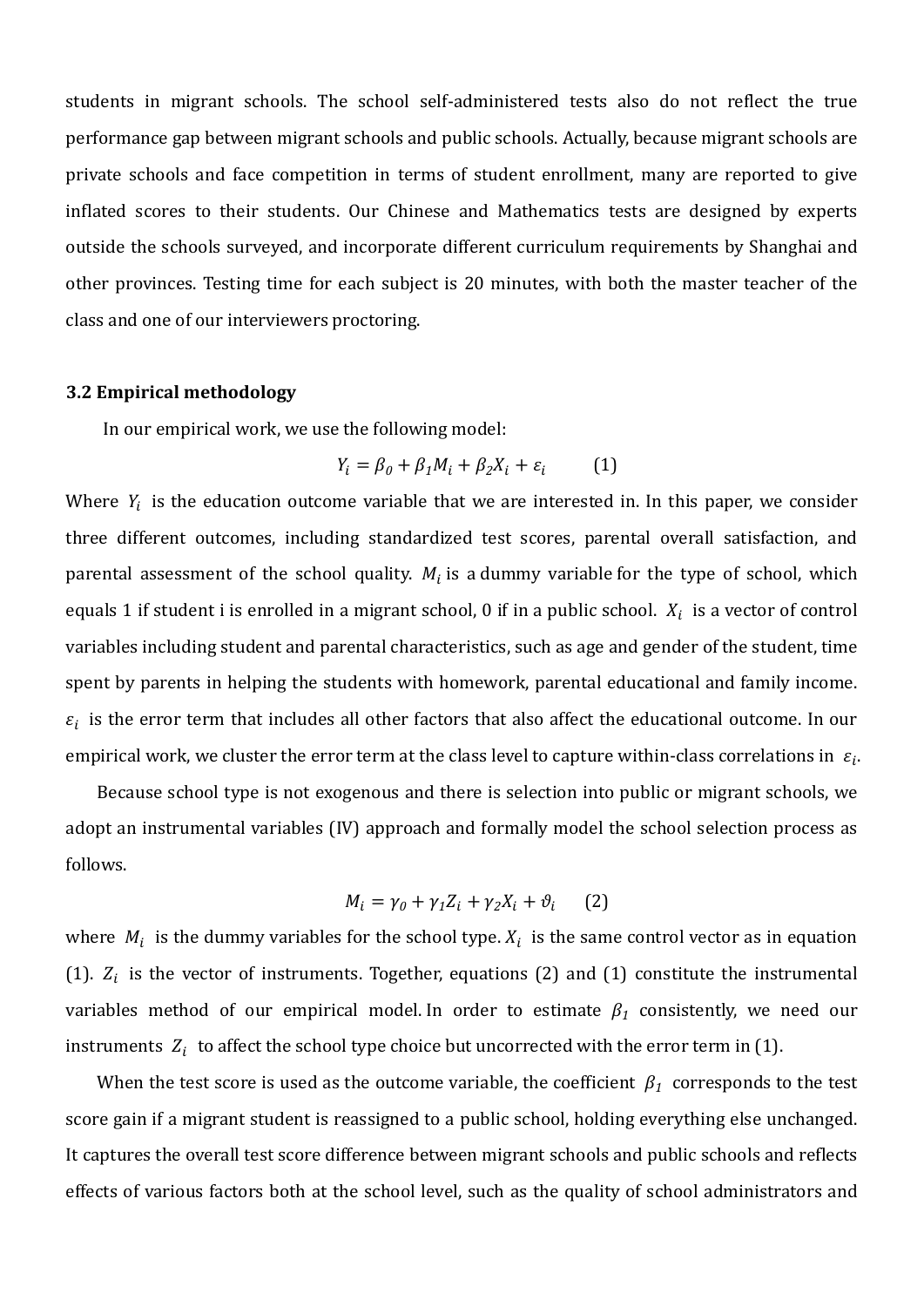school infrastructures, and at the class level, such as the qualities of teachers and classmates. This paper does not try to disentangle these effects for the following reasons. First, from the viewpoint of identification, it would be difficult to separate those effects given that the variations between public schools and migrant schools far outweigh the variations within public or migrant schools. In another word, migrant schools are much worse than public schools virtually in all observed dimensions, thus it would be difficult to attributing the overall test score gap to any specific factors. Second, there might be important interacting effects between school type and various factors at the school and class levels. Third, it is well-known in the education literature that many important determinants of education quality are difficult to observe or measure for outside researchers. For example, Rivkin et al. (2005) provide evidence that teacher quality is important in explaining variations in test scores despite that observed teacher characteristics such as education and teaching experience have little explanatory power.

Table 1 shows some suggestive evidence on the relative quality of teachers in migrant schools as compared to public schools. Teachers in migrant schools are considerately less experienced, with 23% of them having less than 3 years' experience, while the corresponding percentage in public schools is only 4%. 85% of teachers in public schools have more than 10 years' experience, while only 28% of migrant school teachers have similar experience. In terms of education, 58% of teachers in public schools have at least college education while only 16% of all teachers in migrant schools do. Teachers of migrant schools also earn much less than their counterparts in public schools, with most of them (81%) earning less than RMB3,000 per month. In sharp contrast, over 70% of teachers in public schools earn more than RMB5,000 and virtually no one earns less than RMB3,000. Considering that public school teachers also enjoy much better fringe benefits and job security, the overall gap in terms of compensation is even larger. This at least partially reflects the productivity difference between teachers in migrant and public schools.

## **4 Empirical Results**

#### 4.1: Summary Statistics

Table 2 lists summary statistics on test scores and some key characteristics of students and their families, by three groups separately: students with Shanghai *HuKou* (Shanghai students) in public schools, students without Shanghai *HuKou* (migrant students) in public schools, and migrant students in migrant schools. Among the three groups, Shanghai students have the highest test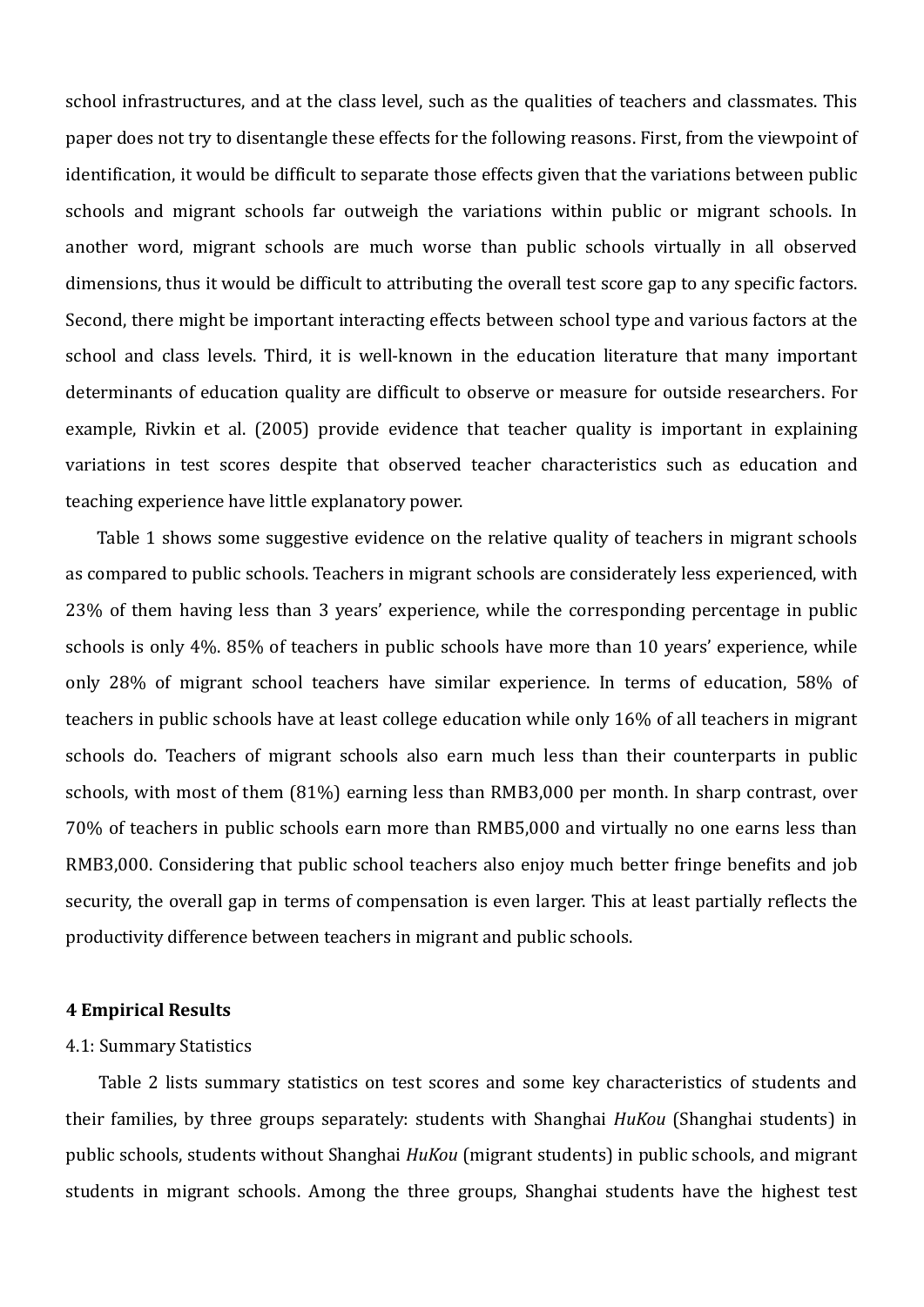scores on average in both Chinese and Mathematics. Within public schools, Shanghai students on average score 3 points higher than migrant students in both tests. However, these differences are much less pronounced compared to the differences between migrant students in and out of public schools. Average Chinese score for migrant students in public schools is higher than that of migrant students in migrant schools by 10 points. The corresponding test score gap in Mathematics is 16 points, or slightly over one standard deviation in terms of the distribution of Mathematics scores for Shanghai students in public schools.<sup>5</sup> The test scores of students in migrant schools are also more dispersed, as shown in Figure 1.

Table 2 also presents two more subjective measures of educational outcome. All parents were asked about the overall satisfaction level about the school their children attend. Among the three groups, parents of migrant children in public schools are the most satisfied, with 45% of them reporting "very satisfied". For parents of Shanghai students and parents of migrant children in migrant schools, the percentages of reporting "very satisfied" are only 27% and 22%, respectively. For parents of migrant children, we have also asked them to directly assess the quality of schools as compared to average schools in their home town. 79% of migrant parents from public schools report that the current school qualities are better than schools from their hometown, while only 45% of migrant parents from migrant schools report the same.

In terms of student characteristics, compared to Shanghai students, migrant students are older, more likely to be boys with siblings, and less likely to have attended kindergarten. This is especially so for migrant students from migrant schools. Parents of migrant students from migrant schools have significant lower levels of education and lower family incomes than migrant parents from public schools. Shanghai parents have much higher education levels than migrant parents, but their family incomes do not differ much from migrant parents from public schools. It is important to note that the public schools we have selected are in the lower end of the distribution in terms of school quality among all public schools in Shanghai. Parents of Shanghai students from these public schools are thus of relatively lower social economic statuses as compared to other Shanghai parents who could transfer their students to better schools.

Lastly, migrant students in migrant schools and public schools differ significantly in terms of the composition of province of origin. Students from Jiangsu, which is a developed province adjacent to Shanghai, are more likely to enter public schools. The opposite is true for students from

<sup>5</sup> Throughout the paper we will use the test score distribution of Shanghai students in public schools as the benchmark when talking about standard deviations.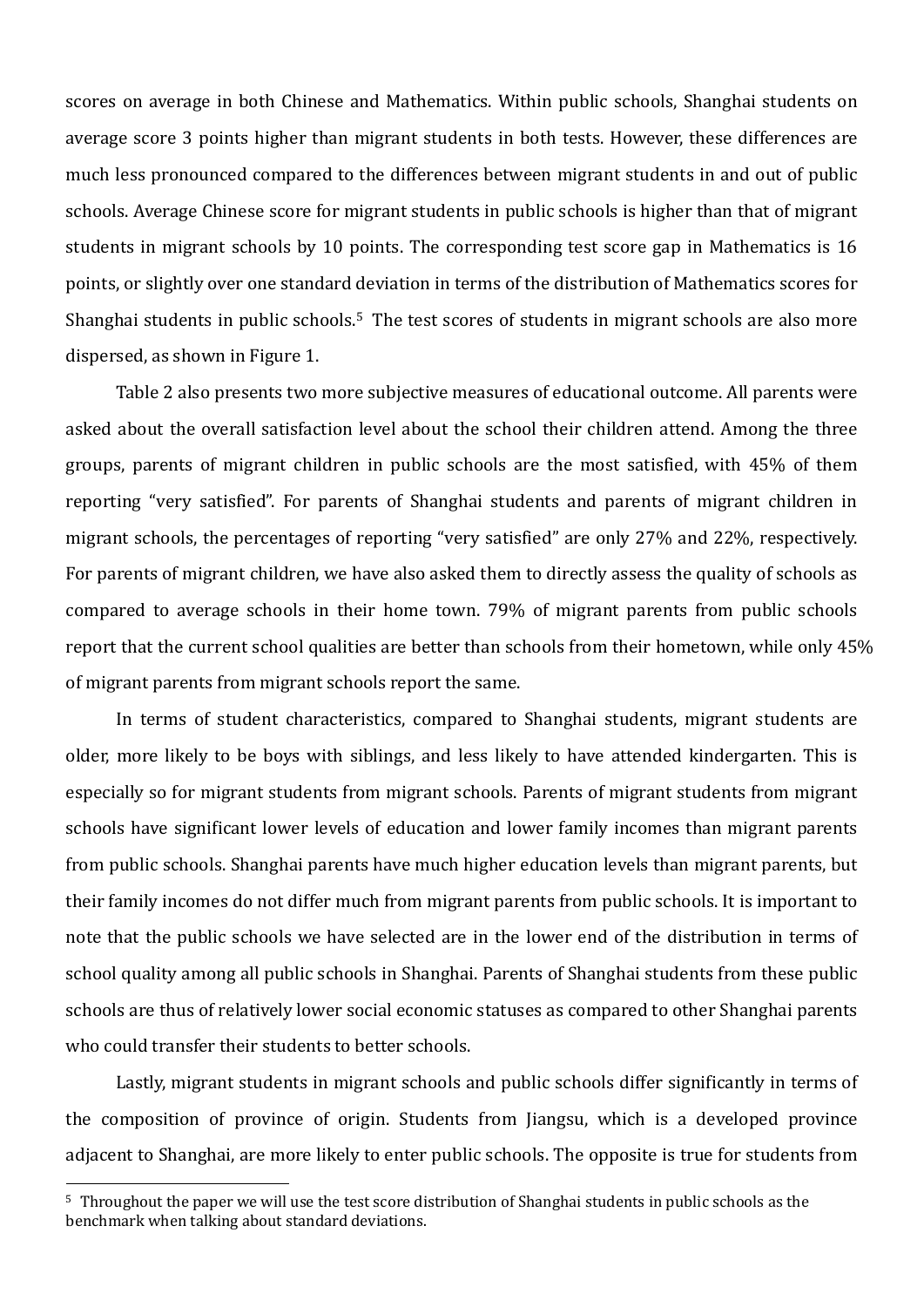Anhui, a relatively undeveloped province and a major migrant‐sending region. Similarly, students from Sichuan are also more likely to be in migrant schools.

Overall, comparisons between migrant children in public schools and migrant schools in terms of student and family characteristics suggest there might be substantial nonrandom selection into different types of schools. Therefore, one cannot simply compare educational outcomes of migrant students from the two types of schools. Instead, it is necessary to first understand the process through which migrant parents choose different types of schools, which we do in next subsection.

#### 4.2: The school choices of migrant children

Table 3 displays regression results for migrant students in public and migrant schools in terms of their school type choices, as stated in Equation (2). Student characteristics included on the right-hand side are *HuKou* status (rural or urban), sex, age, and whether he/she is a single child, whether he/she has attended kindergarten, daily time spent on homework. Parental characteristics included are number of years since parents first migrated, parental education levels, family income, and province of origin. Not surprisingly, if a student has urban *HuKou*, is the only child in his/her family, and has attended kindergarten, then he/she is more likely to enter public schools. Family income levels and mother's education level are also positively associated with the probability of enrolling in public schools.

In addition, we have also included three sets of instrument variables in the regression, including 1) parents' place of living in  $2008; 2$ ) parental proficiency of Shanghai dialect, and 3) whether parents plan to go back to hometown within 5 years. We chose parents' living place in 2008 as the Shanghai government officially launched the "three‐year action plan for the education of migrant children" at the end of 2008, which resulted in a complete shut‐down of migrant schools in all central districts by 2011. Therefore, if a migrant child lived in a central district of Shanghai in 2008, then the probability of enrolling in a public school would be much higher than if he/she lived in a peripheral district in 2008. Under the assumption that migrant parents did not know about the policy change before it went into effect or that they did not respond to the policy change and choose to live in a central district for the sake of children's education, this provides a natural experiment on migrant students' school choices. In another word, our identification strategy utilizes the geographic variation (central vs. peripheral districts) in school types that are caused by exogenous policy changes. In fact, based on numerous personal conversations with migrants in Shanghai, we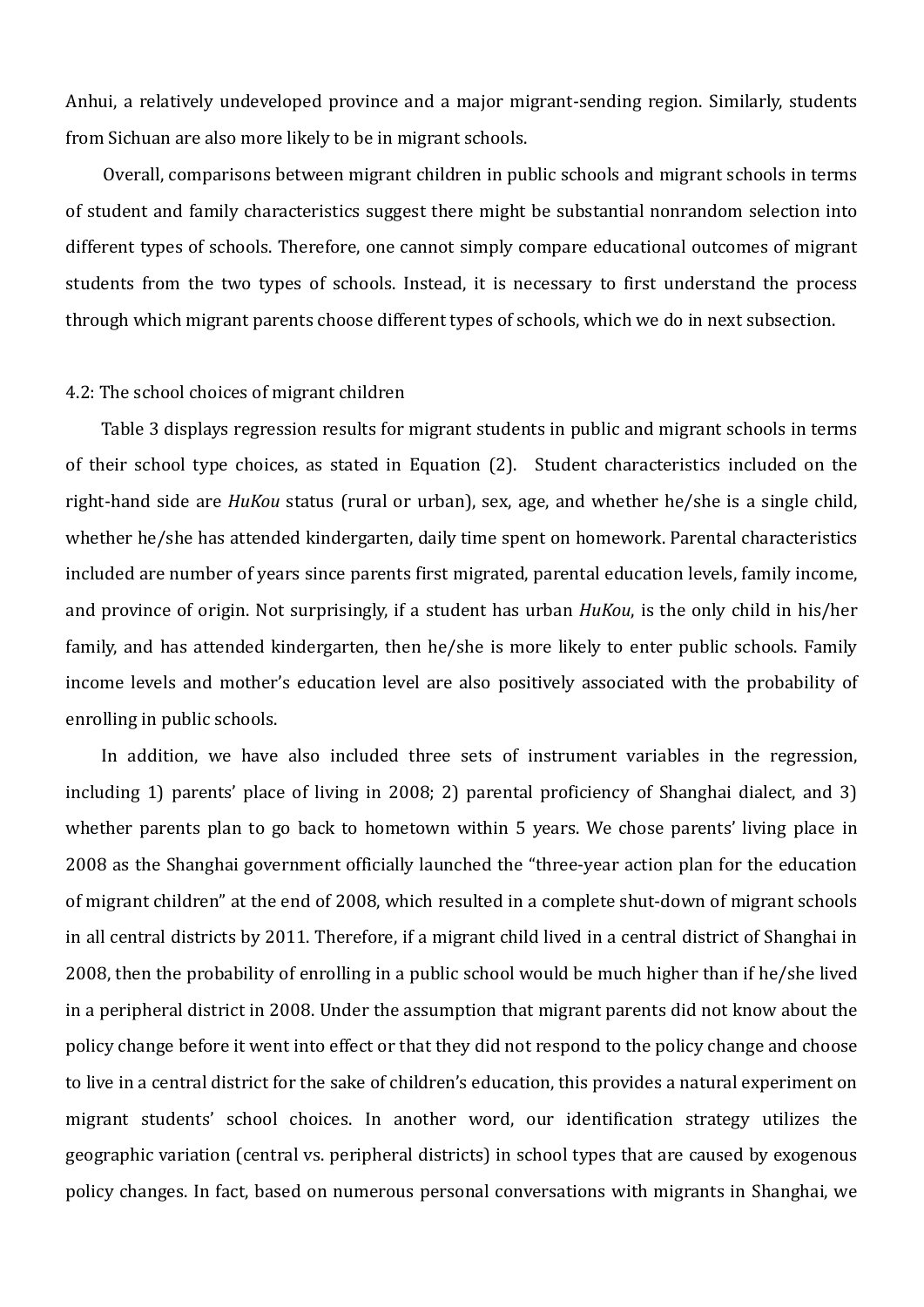find that migrants' living location choices are primarily driven by where they could find employment opportunities. In our data we also find that the two most important predictors of whether migrants live in a central or peripheral district are 1) father's occupation, and 2) province of origin.6 Those working in the manufacturing sector are more likely to live in peripheral districts as factories are located away from the city center, while those working in the service sectors are more likely to live in a central district. Migrants from Anhui or Sichuan are also more likely to live in peripheral districts. It is well‐known that migrant workers use township networks extensively in locating a job and a living place (Zhao, 1999 and Chen, 2010).

In the peripheral districts of Shanghai, where both public schools and migrant schools exist now, public schools only have limited additional seats for migrant students. Thus, migrant parents with better social networks and social economic statuses are more likely to be able to send their children to a public school.7 We chose parents' proficiency of local Shanghai dialect as a proxy of their social network in Shanghai. We believe that the proficiency level of Shanghai dialect is primarily determined by what kind of dialect a migrant speaks at home, and the duration and degree of interactions with local people. Conditional on observed family characteristics such as monthly income and parents' educational levels, parents' level of proficiency in Shanghai dialect should not affect children's education outcome though channels other than school type.

We have also included whether parents plan to move back home in five years as an additional instrument. Migrant students in public schools are more likely to be able to enter a middle school in Shanghai. Therefore, compared with more permanent migrants, temporary migrants have less incentives to send their children to public schools just for the sake of continuation of education. Some temporary migrants may even prefer to send their children to a migrant school, as some migrant schools use the national curriculum and textbooks which are different from the Shanghai curriculum and textbooks used in Shanghai's public schools.

The empirical results are consistent with our prior beliefs. In Table 3, we have included three variables to capture the central/peripheral district distinction, with the omitted group being those for whom we are not sure where they lived in 2008. Compared to those lived in a central district, migrant students whose parents lived in a peripheral district in 2008 are around 67% more likely to enter a migrant school. In terms of language proficiency, we find that migrants with better

<sup>6</sup> Results available from the authors upon request.

<sup>7</sup> Our informal conversations with teachers and school administers in the public schools confirms the importance of "guanxi", or social network.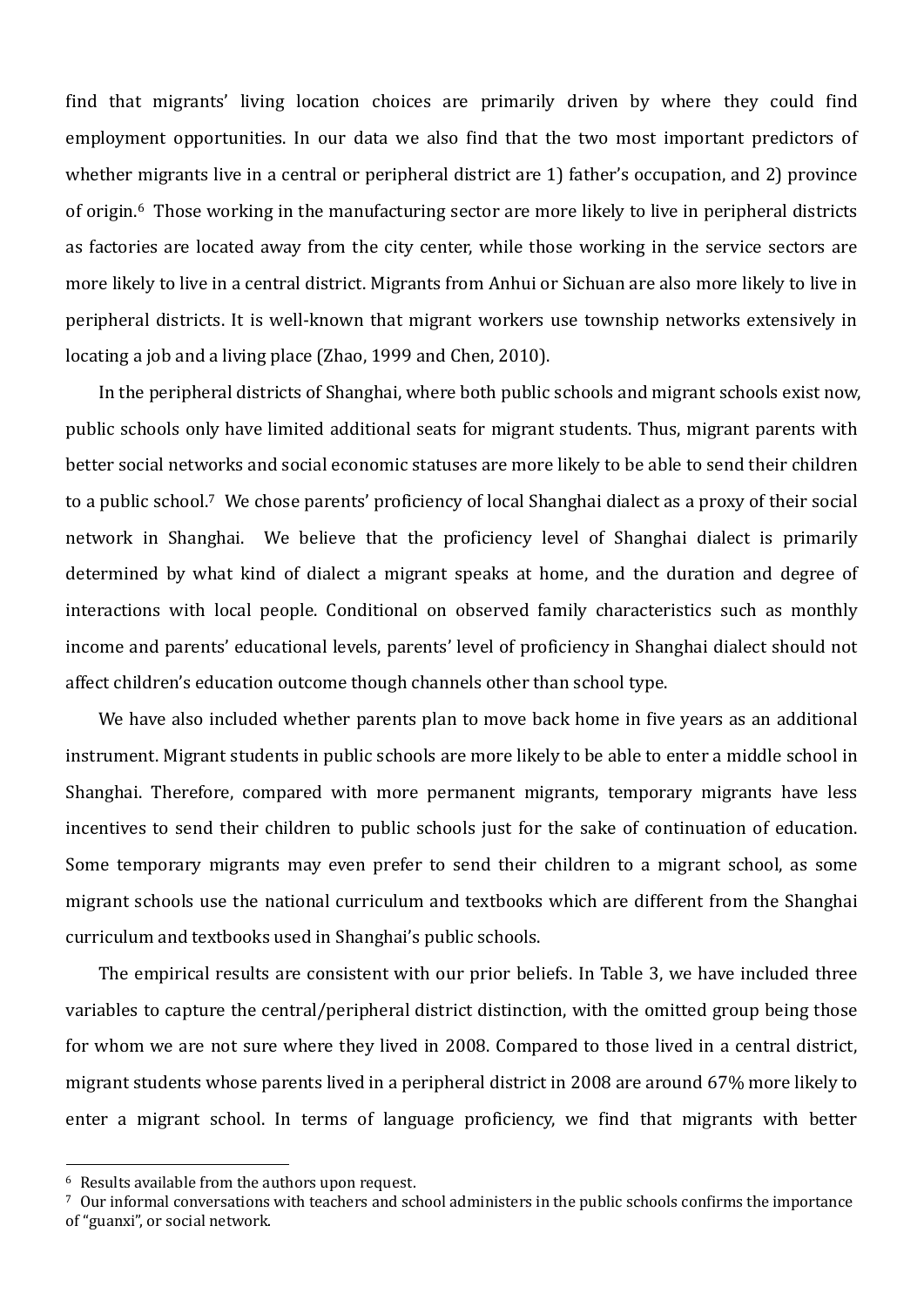proficiency of Shanghai dialect are less likely to send their children to a migrant school, consistent with the network story. Migrants with the best levels of Shanghai dialect (able to speak Shanghai dialect) are 15% more likely to send their children to a public school compared to those who could neither speak nor understand the local dialect. In addition, children of temporary migrants who plan to move back in 5 years are 7% more likely to be in a migrant school. Not only those instrumental variables are individually statistically significant, but also they are jointly significant with substantial explanatory power over the school type choice of migrant students, with an F statistics of 219.1 and a partial R‐squared of 0.30.

#### 4.3 The test score gaps between migrants in public and migrant schools

We then estimate equation (1) to evaluate how migrant students' academic performances differ in the two school types. After controlling for gender, age, single child, rural *HuKou*, kindergarten, time spent on homework, years since parents first migrated, parental education and family income, as well as provinces of origin, we find that the standard test scores of students in migrant schools are significantly lower than migrant students in public schools. As Table 4 shows, based on the OLS regression results, test score gaps between migrant and public schools are 8.2 points in Chinese and 12.5 points in Mathematics. Using instrument variables approach to adjust for possible bias resulted from nonrandom selections into different types of schools (Wooldridge, 2002), we find slightly lower but still highly significant differences in test scores attributing to different school types. In terms of Chinese, a migrant student in a migrant school would score 6.9 points, which is more than half of a standard deviation, lower than an identical student in a public school.<sup>8</sup> The corresponding score gap in Mathematics is 10.7 points, or 0.7 standard deviations. We can safely reject the weak IV hypothesis based on a Wald F‐statistics of 58.45. On the other hand, based on the Hansen's J-statistic, we are not able to reject the (joint) exogeneity assumption for the instrumental variables.

The coefficients on other variables are similar using both OLS and IV. We first examine the effect of various student characteristics. Migrant students coming from rural areas perform worse than those from cities or small towns. Girls on average do significantly better in Chinese than boys, but worse in Mathematics. Compared to those with siblings, Single‐child students score around 2 points higher in both subjects, although the score gap in Mathematics is not significant. Compared to those

<sup>8</sup> We use the score distributions of Shanghai students in public schools as benchmarks when we talk about standard deviations throughout this paper.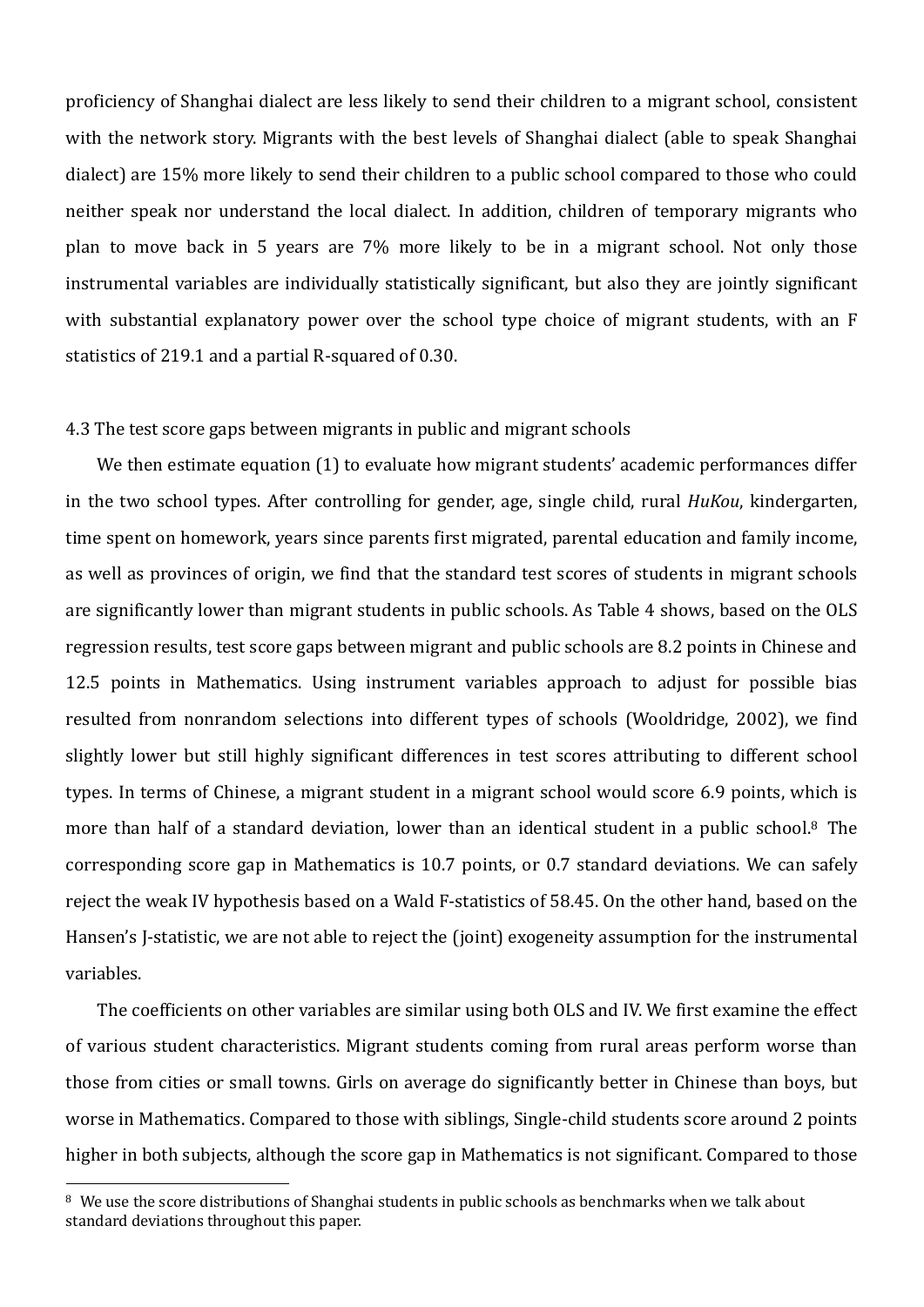who spend less than one hour on homework per day, students who spend between one and two hours post significantly higher scores. However, those who spend over two hours on average have scores less than those spend between one and two hours. Some of the students who spend too much time on homework might have difficulties with the course material. The effect of age on test scores is nonlinear. For those who were born before September 2000 (Aged at least 10 when they started the fourth grade, as compared to the normal age of 9), each additional month of age represents a 0.33 points loss in Mathematics. These students may have repeated a grade due to interruptions in schooling and weak academic performance.

Family background also affects student test scores. Students whose parents migrated earlier perform better on average. One more year's migration experience for parents translates into 0.3 points in Mathematics score for the student. One possible reason is that parents who have stayed longer in cities have adapted to local environments better, thus could provide better conditions for their children. Similarly, students from families with at least RMB5,000 monthly income perform better in both Chinese and Mathematics than those from poorer families. Students whose mothers have at least a high school education enjoy a 3 point premium in Mathematics while father's education is not significant.

Our results suggest that, compared to student and family characteristics, school type is the most important determinant of the test score gap between migrant students in migrant schools and public schools. It also accounts for a significant share of the overall gap between migrant students and Shanghai students. Taking at face value, if all migrant students in migrant schools are reassigned to public schools, then the overall test score gap between migrant students and shanghai students would shrink from 9.7 to 5.1 for Chinese, and from 17.2 to 10.2 for Mathematics. On the other hand, if we give all migrant students the same family background (family monthly income, father's education, and mother's education), test score gaps for Chinese and Mathematics would shrink by only 1.2 points and 3.9 points, respectively.

# 4.4 Robustness Checks

We then perform a series of robustness checks. First, we have used *HuKou* status to identify migrant students as opposed to Shanghai students. All children without Shanghai *HuKou* are classified as migrant students, including those from other cities and from well‐off families. This conceptualization is slightly different from the popular view of "migrant children" who usually come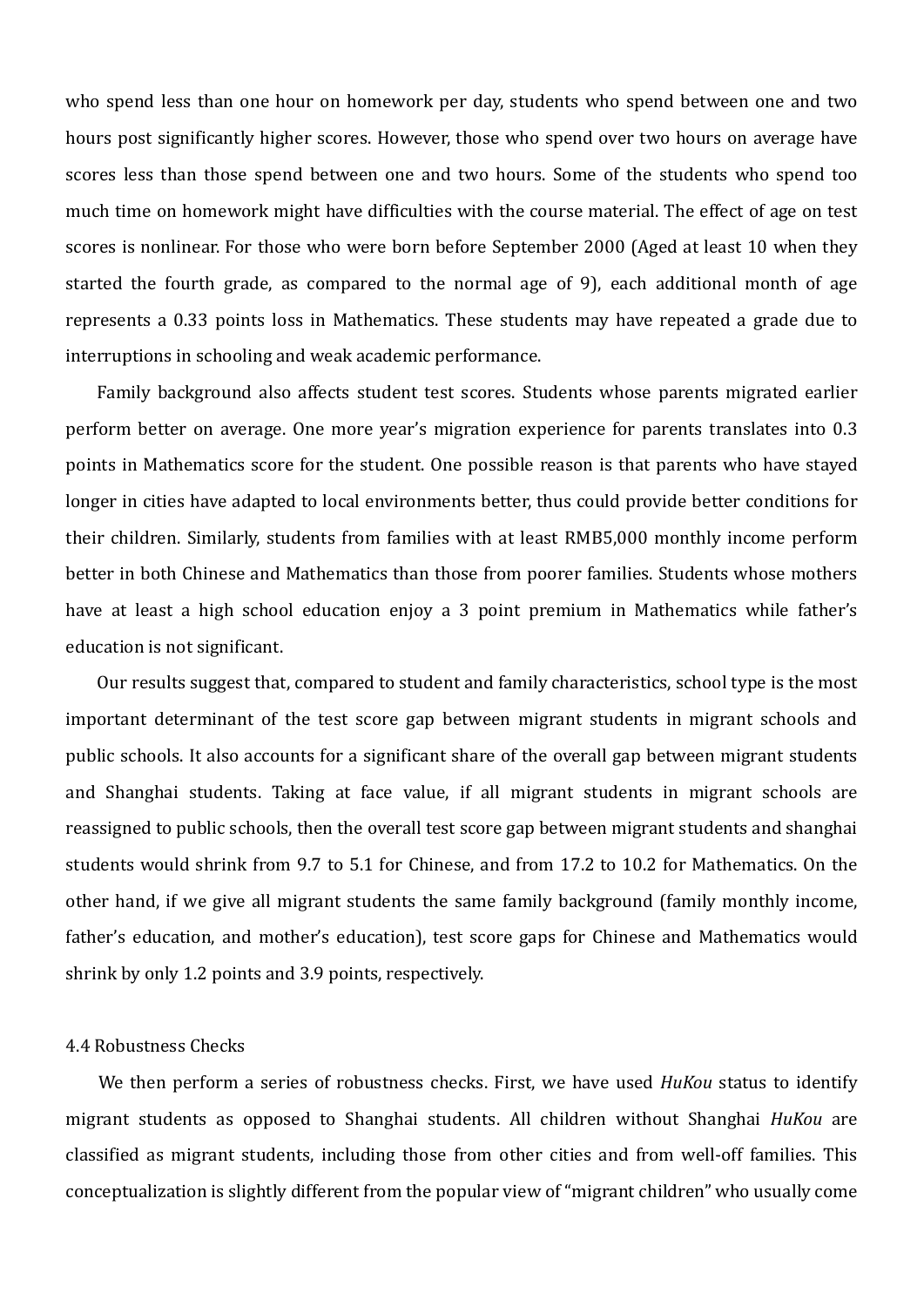from poor uneducated farm households. Since most of those *nonHuKou* students with good social economic statuses attend public schools, including those students in our sample might cause overestimation of the score gap attributing to schools. In Panel A of Table 5, we restrict the sample to those with rural *HuKou*, thus exclude anyone that comes from a different city than Shanghai. Panel B excludes all students whose parents have at least college education. Panel C excludes migrant students whose parents earn at least RMB10,000 per month. In all three cases, the coefficients on the migrant school dummy are similar in magnitude to our baseline results (Table 4) for both Chinese and Mathematics.

Some students have transferred schools multiple times as their parents change jobs and living places. These students are more likely to attend migrant schools. Thus, failing to adjust for the effect of school transfers and interruptions in study may result in overestimating the test score gap between migrant schools and public schools. On the other hand, some students may have just transferred to a public school, thus their academic performances reflect more about their prior schooling histories than the qualities of education of their current schools. This may cause the test score gap to be underestimated. In panel D of Table 5, we only include rural students who have never transferred, i.e, they either have stayed in a public school or in a migrant school since they started schooling. Based on the IV specification, the test score gap in Chinese is 7.7, which is slightly larger than in the baseline case, while the gap in Mathematics is 7.5, which is smaller than our baseline estimate. Nevertheless, both test score gaps remain quite large in magnitude and statistically significant at the 1% level.

Although we have included a large set of explanatory variables to control for student and family characteristics in the regressions shown in Table 4, it is still possible that some omitted cofounders might contaminate the estimated coefficient. Therefore, in panel E of Table 5, we include several additional control variables: father's occupation, children's Body Mass Index (BMI), whether they have ever transferred, whether they just transferred in this semester, whether parents have moved for the purpose of children's education, and whether parents often tutoring children's homework. The estimated score gaps are relatively robust to the inclusion of additional controls, with the Chinese score gap at 6.4 points and the Mathematics score gap at 10.8.

Lastly, we check the robustness of the instrumental variables used in our analyses. Although we believe both proficiency in Shanghai dialect and whether parents plan to go back home in five years are valid IVs and our test statistics fail to reject the joint exogeneity assumption, it is still possible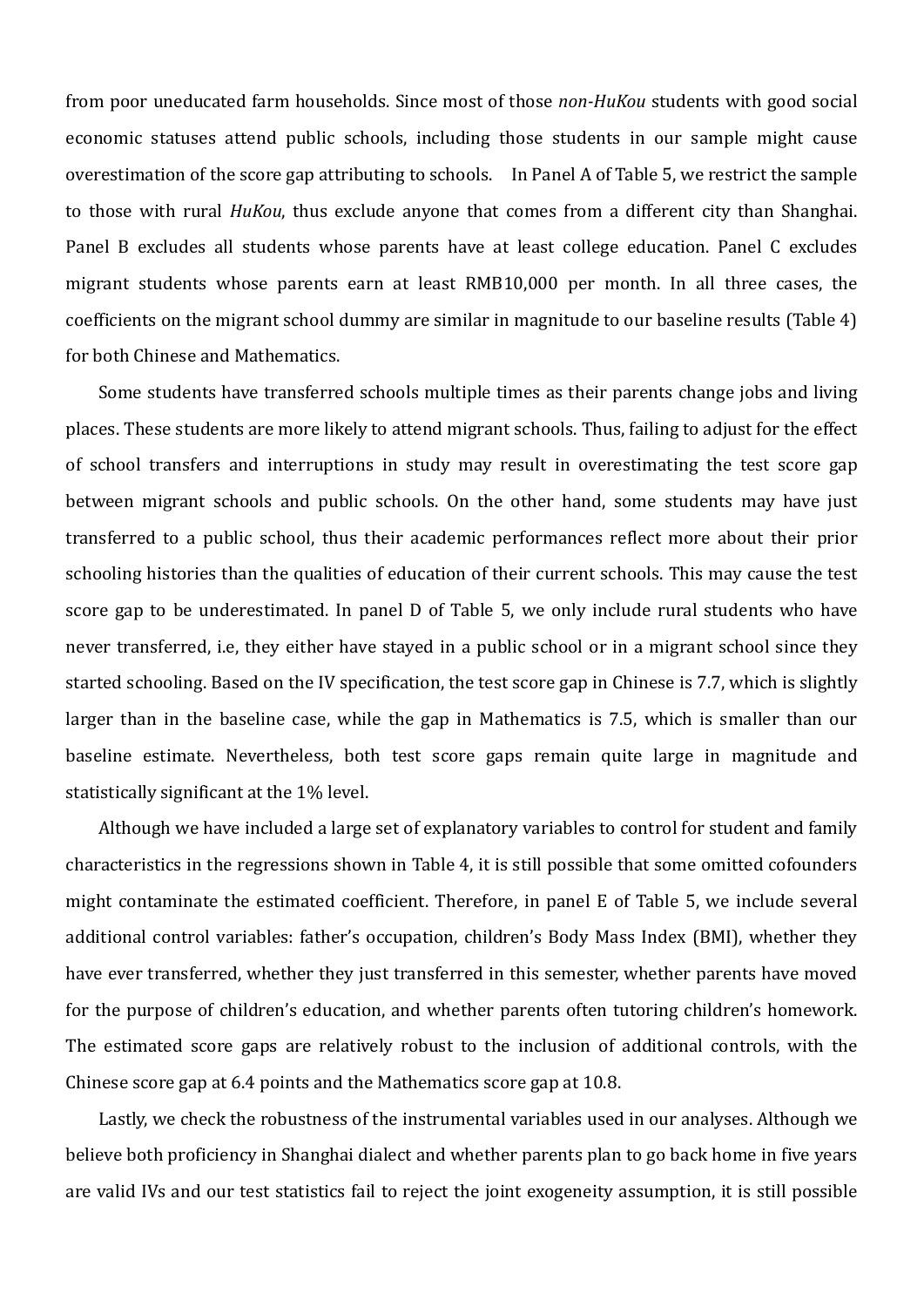that some unmeasured factors in equation (1) might be correlated with the two instruments. For example, parents who care less about their children' education may be more likely to send their children to migrant schools and more likely to plan to go back to their hometown in 5 years. In Panel F of Table 5, we only use parental place of living in 2008 as the instrumental variable, which we believe is more suitable due to the exogeneity of policy changes. The estimated test score gaps are slightly smaller (6.7 points for Chinese and 8.7 points for Mathematics), but still quite large in magnitude and highly statistically significant. Panel G further restricts the sample to those who lived in Shanghai in 2008 and the results are quite similar to those in panel F.

4.5 Beyond test scores: Results on parental overall satisfaction and parental‐assessed school quality

So far, we have only used standardized test scores as the outcome variable to measure school quality. But test scores only (roughly) measure what students have learned in certain subjects, and do not capture various important aspects of education that people may also care, such as children's physical and mental health, social behaviors, happiness, etc. In this section, we use two alternative measures of outcome: overall parental satisfaction and parental‐assessment of school quality as compared to schools from their hometown. In our survey, parents report whether they are "very satisfied", "satisfied", or "not satisfied" with the current school their children attend. For migrant parents, they also report whether they think the quality of current school is "better than", "similar to", or "worse than" schools from their hometown. Summary statistics for these two variables are shown in Table 2 and discussed previously in section 4.1.

The first two columns of Table 6 show results for ordered Probit regressions. To correct for endogeneity of the migrant school dummy, in the last two columns we also run the IV version of ordered Probit which use seemingly unrelated regression techniques. The numbers shown in the table are marginal effects representing the probability of changing from "satisfied" to "very satisfied" for the first two columns, and the probability of changing from "similar to schools at home" to "better than schools at home" in the last two columns. The corresponding standard errors, all clustered at the class level, are reported in the parentheses.

In general, parents in migrant schools are significantly less satisfied with schools than their counterparts in public schools. Based on the IV ordered Probit results, holding everything else constant, if a student is transferred from a migrant school to a public school, then the probability of reporting "very satisfied" (as compared to "satisfied") would increase by around 20%. Because we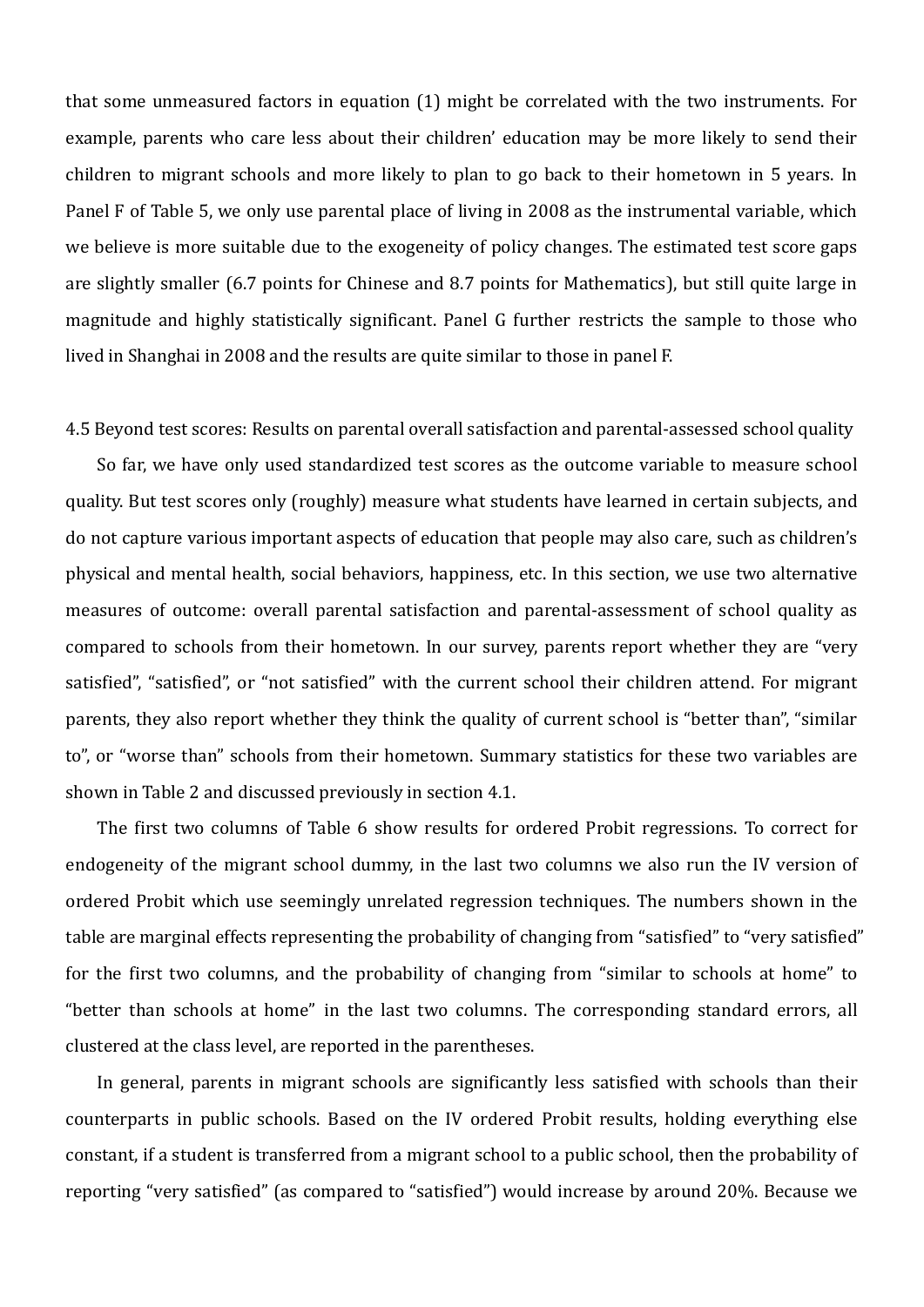have controlled for test scores in the regressions, this increase in parental satisfaction reflect other dimensions of school quality not captured by test scores. The first two columns of Table 6 also shows that parents are more likely to be "very satisfied" if their children score higher in mathematics. On the other hand, parents of single children, parents who migrated earlier, and fathers with at least high school education are less likely to be "very satisfied", probably due to their higher expectations on schools.

The last two columns of Table 6 report results for parental-assessed school quality. Again, parents from migrant schools are less likely to view their current schools as "better than" schools from their hometown. Ceteris paribus, the probability of reporting "better than schools from hometown" is 28% lower for parents from migrant schools compared to those from public schools. It is important to note that we have controlled for test scores, which do not seem to affect parental assessment of quality as shown in the table. Factors such as whether the child is the only child in his family, whether parents have high school education, and years since parents migrated are not significant, which suggest that parental assessment of quality is a more objective measure than parental satisfaction, consistent with our belief a priori.

Table 6 also reveals some interesting heterogeneities across different source provinces. Parents from Jiangsu are less likely to rate the school quality as "better than schools at home", which is consistent with the fact that the quality of education in Jiangsu is among the best of all provinces. Sichuan parents are more likely to be satisfied and have higher assessments of school quality than people from other provinces. Generally speaking, Sichuan people live a more casual lifestyle are believed to be more likely to be satisfied with their lives.

## **5 Conclusions**

This paper studies the education of migrant children in China, which are estimated to be over 20 million and are still expected to increase in number. Because of the current *HuKou* system, many of them are not able to enroll in public schools and have to go to privately owned and operated migrant schools. We examine its consequences using survey data and standardized test scores collected in Shanghai. In doing so, we carefully control for other cofounders such as student's academic history and family background, and correct for possible self‐selection biases using IV approach. We find that school type is the most important determinant of Chinese and Mathematics test scores, as well as parental satisfaction and parental assessed school quality. The effect of school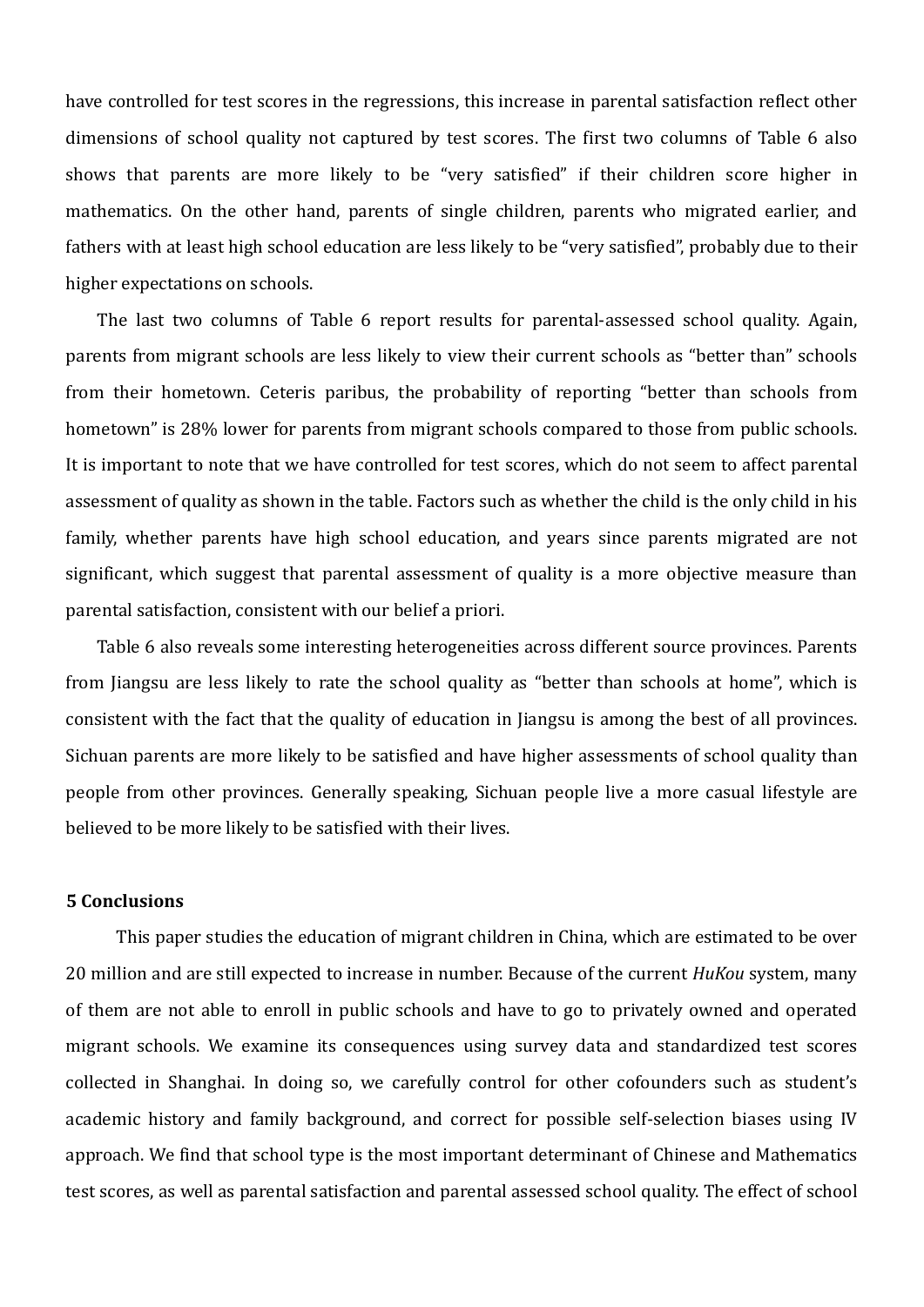type on test scores is huge, and overwhelms many important student and family effects ‐ if all migrant students in migrant schools are reassigned to public schools, then the overall test score gap between migrant students and shanghai students would shrink from 9.7 to 5.1 for Chinese, and from 17.2 to 10.2 for Mathematics. In terms of public policy, our results suggest that either public schools should be made more accessible to migrant children or migrant schools should be improved significantly so that they could better match qualities of public schools.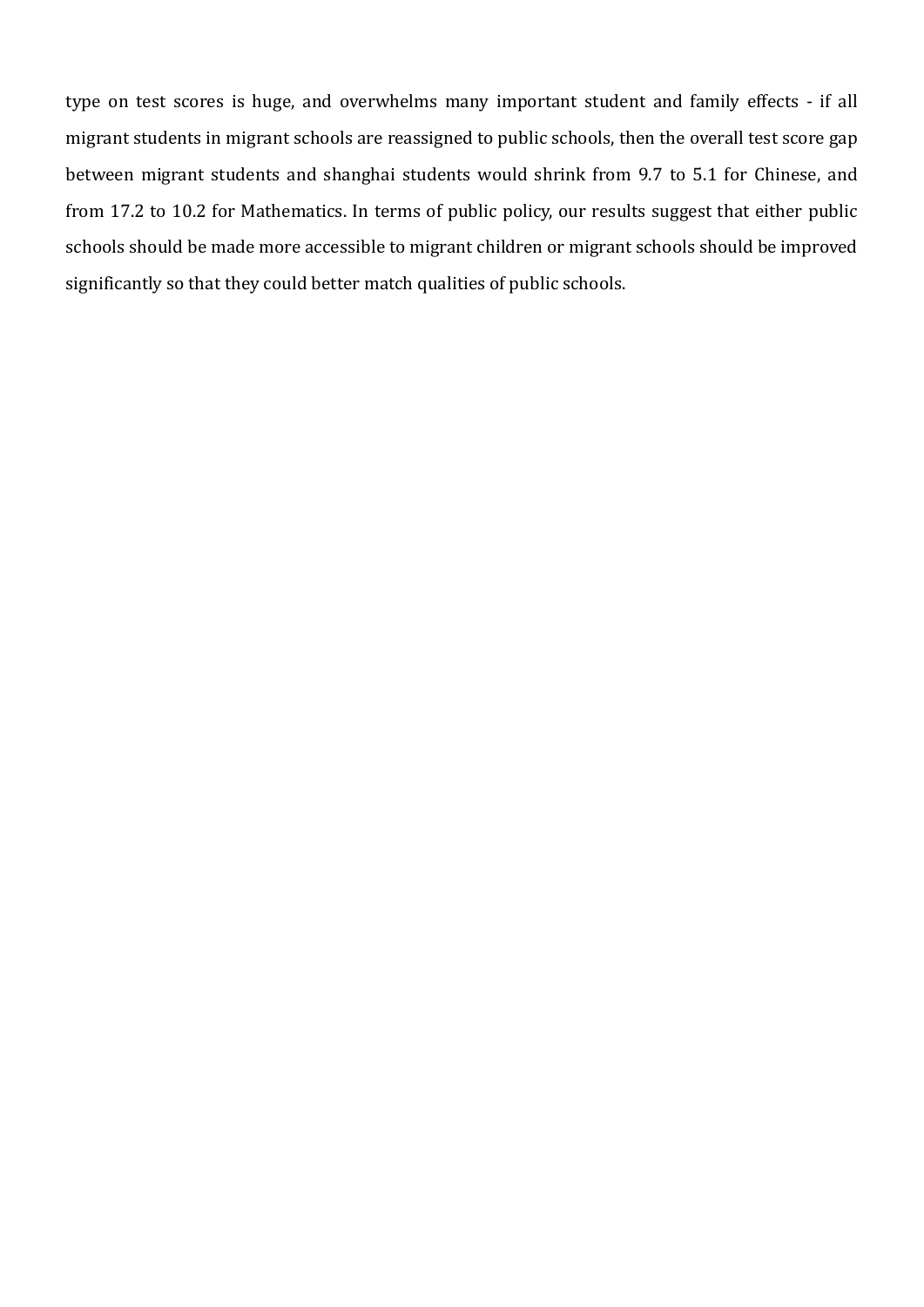# **References:**

Chan, Kam Wing and Will Buckingham (2008), "Is China Abolishing the *Hukou* System?" *The China Quarterly* 195, 582‐606.

Chen, Yuyu, Ginger Zhe Jin, and Yang Yue, "Peer Migration in China", *NBER Working Paper No. 15671*. January 2010.

Goodburn, Charlotte (2009), "Learning from migrant education: A case study of the schooling of rural migrant children in Beijing," *International Journal of Educational Development* 29,495–504.

Han, J. (2004). Survey report on the state of compulsory education among migrant children in Beijing. *Chinese Education and Society*, 37(5): 29‐55.

Henderson, J. Vernon (2009), "Urbanization in China: Policy Issues and Options", *Report for China Economic Research and Advisory Programme*, Nov 14, 2009.

Kanbur, Ravi; Xiaobo Zhang (2005), "Fifty Years of Regional Inequality in China: A Journey Through Central Planning, Reform and Openness," *Review of Development Economics*, 9(1): 87‐106.

Kwong, J., (2004). "Educating migrant children: negotiations between the state and civil society." *The China Quarterly* 180, 1073–1088.

Liang, Zai, Yiu Por Chen (2007), "The educational consequences of migration for children in China", Social Science Research, Volume 36, Issue 1 , Pages 28–47.

Lai, Fang; Chengfang Liu; Renfu Luo; Linxiu Zhang; Xiaochen Ma; Yujie Bai; Brian Sharbono and Scott Rozelle (2011), "Private Migrant Schools or Rural/Urban public schools: Where should China educates its migrant children?"Rural Education action project, Stanford University, working paper #224.

Rivkin, Steven G., Eric A. Hanushek, John F. Kain (2005), "Teachers, Schools, and Academic Achievement", *Econometrica* 73(2), 417‐458.

Wooldridge, Jeffrey M. (2002). Econometric Analysis of Cross Section and Panel Data. MIT Press, Cambridge, 2002.

Yan, Fei (2005), "Education Problems with Urban Migratory Children in China", *Journal of sociology and social welfare* 32(3), 3 ‐ 10.

Yew, Chiew Ping (2012), "Pseudo‐Urbanization? Competitive government behavior and urban sprawl in China", Journal of Contemporary China 21(74), 281‐298.

Zhao, Yaohui, (1999), "Leaving the Countryside: Rural‐To‐Urban Migration Decisions in China", *The American Economic Review,* Vol. 89, No. 2, Papers and Proceedings of the One Hundred Eleventh Annual Meeting of the American Economic Association, pp. 281‐286.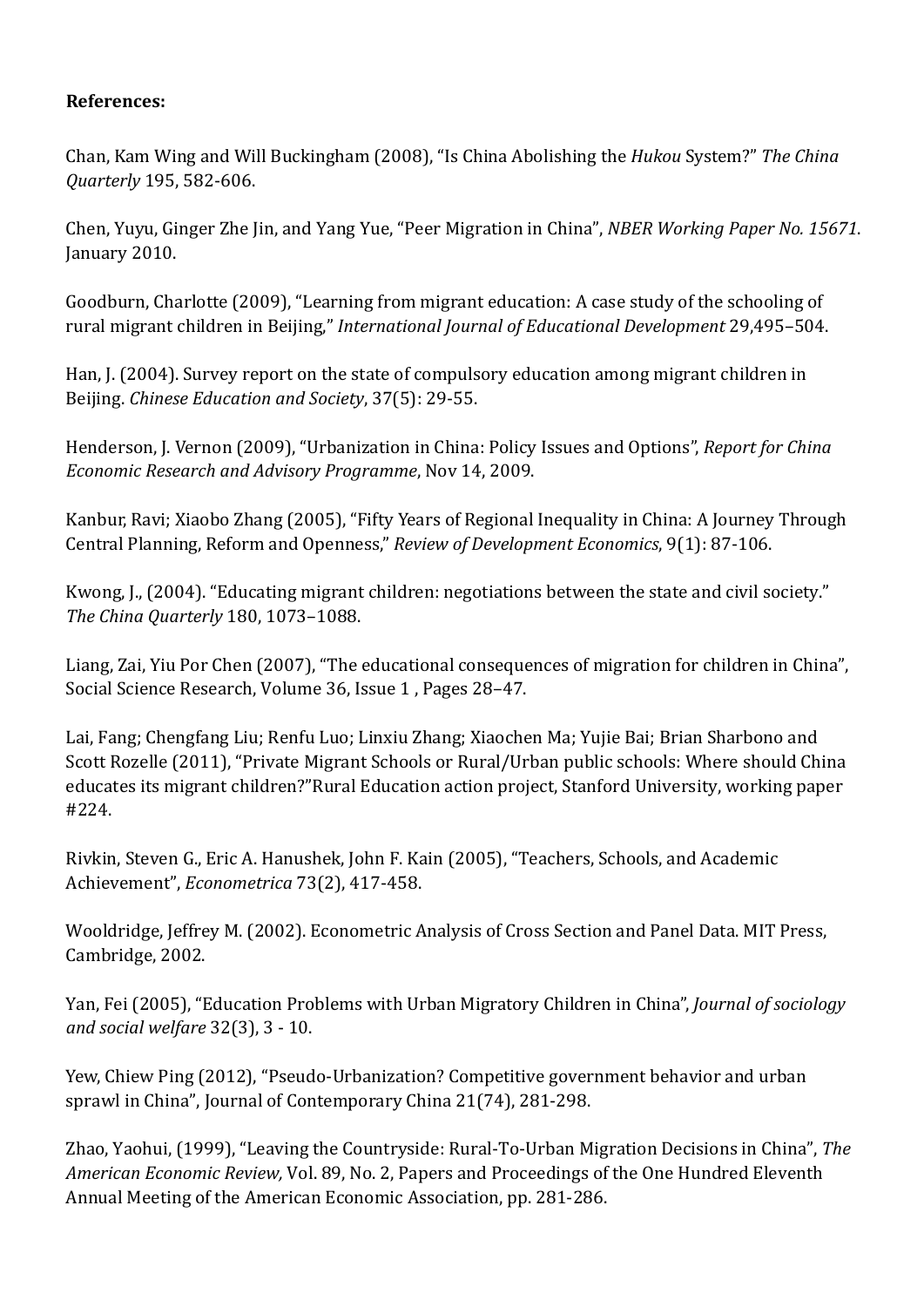Zhang, Xiaobo (2006), "Fiscal centralization and political centralization in China: Implications for growth and inequality", *Journal of Comparative Economics* 34, 713‐726.

Zhou, Hao (2006), "Discussion of the psychological status of migrant children", *Population and Economy*, January 2006, 48‐54. (In Chinese)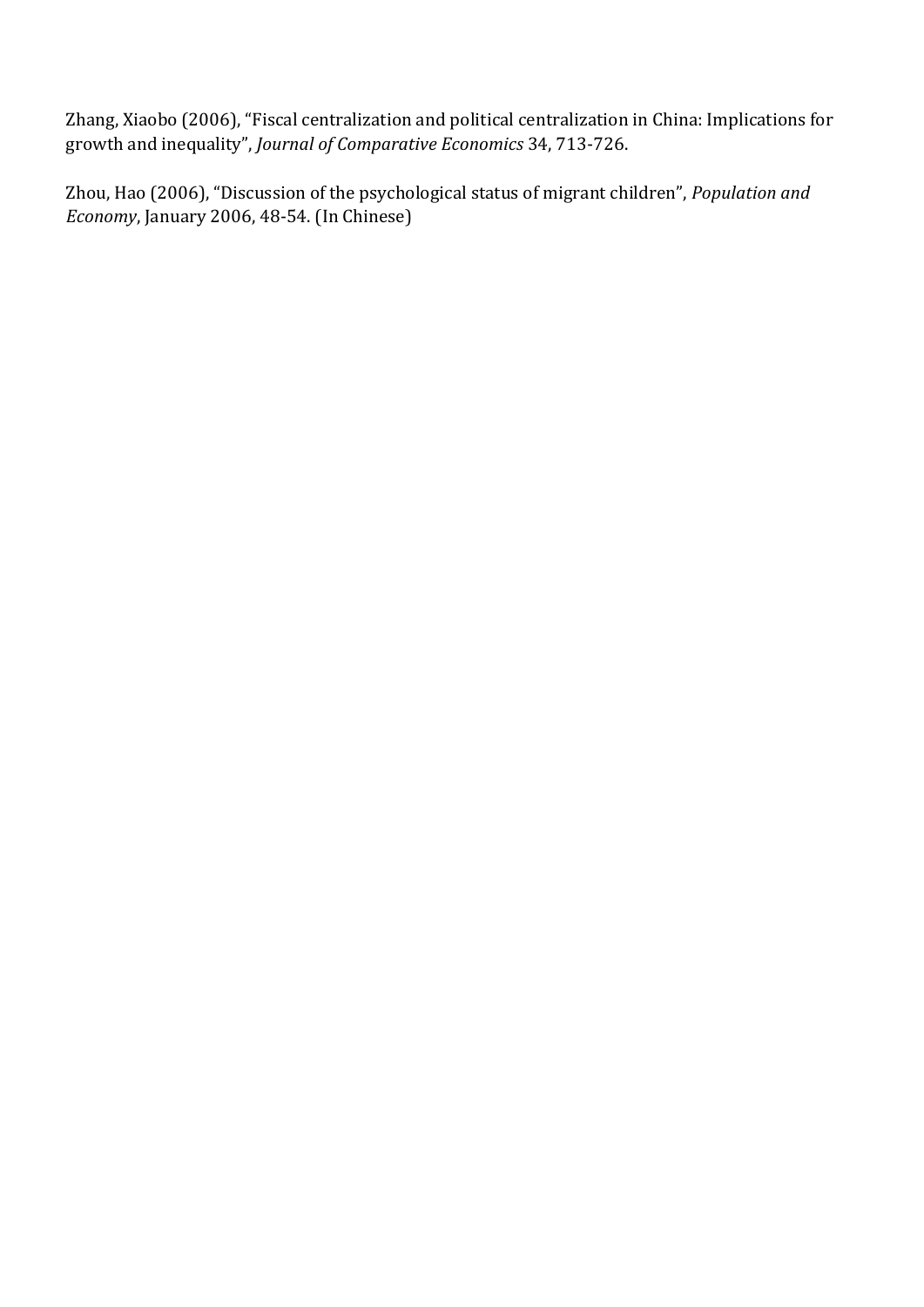## **Table 1 Characteristics of Teachers**

|                               | public schools | migrant schools |
|-------------------------------|----------------|-----------------|
| Teaching Experience (years)   |                |                 |
| - Less than 3 years           | 4%             | 23%             |
| - 3 to 10 years               | 11%            | 49%             |
| - More than 10 years          | 85%            | 28%             |
| Teachers' Education           |                |                 |
| - High school and below       | 6%             | 25%             |
| - Associate degree            | 36%            | 59%             |
| - Bachelor's degree and above | 58%            | 16%             |
| Monthly salary                |                |                 |
| - Below RMB3000               | $1\%$          | 81%             |
| - RMB3000 to RMB5000          | 28%            | 19%             |
| - Above RMB5000               | 71%            | $0\%$           |
| # of schools                  | 11             | 9               |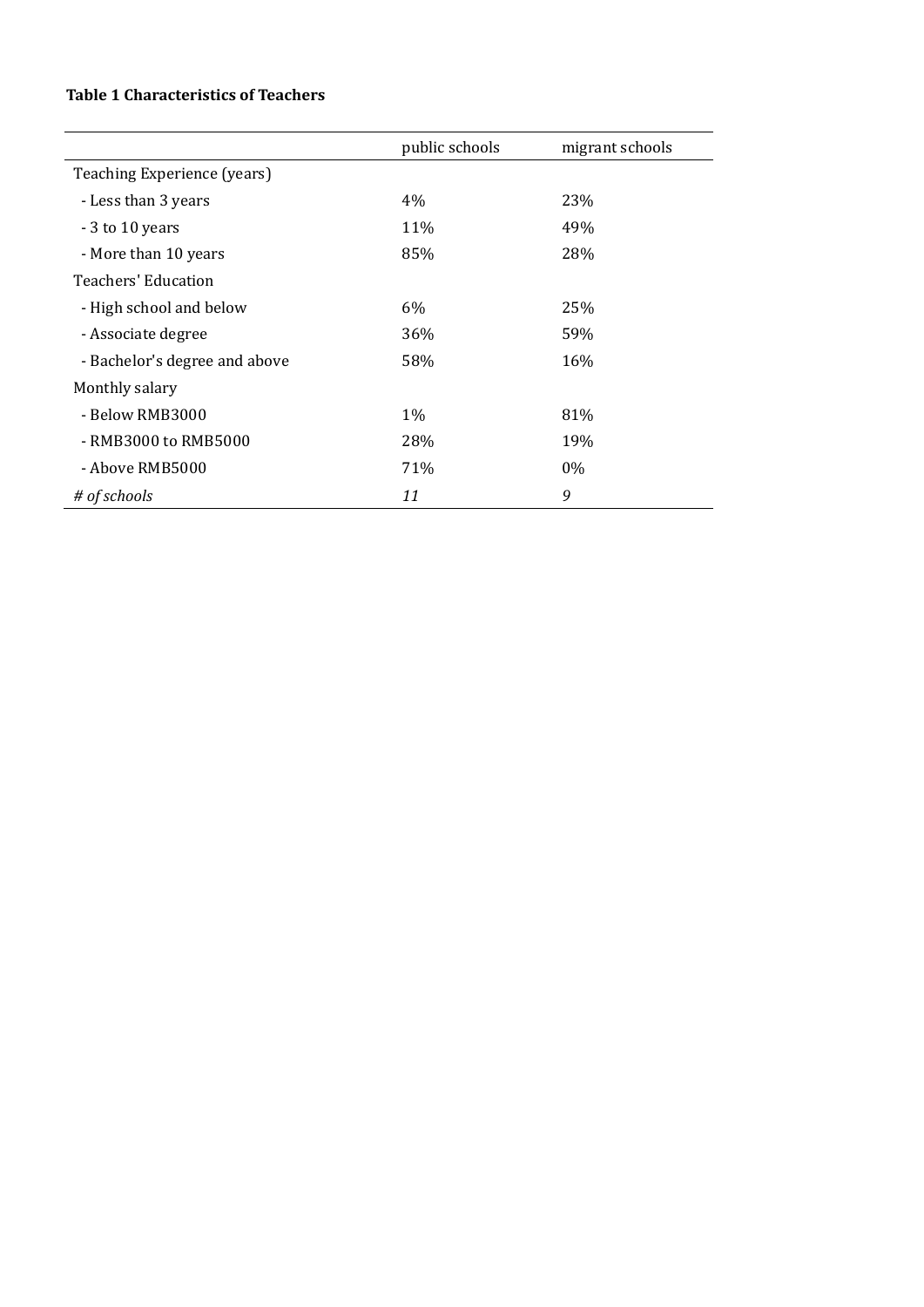# **Table 2 Means of key variables**

|                                         | Public schools |          |         |
|-----------------------------------------|----------------|----------|---------|
|                                         | Shanghai       | Migrant  | Migrant |
|                                         | students       | students | schools |
| Standardized test scores                |                |          |         |
| Chinese                                 | 69.1           | 66.3     | 55.9    |
|                                         | (12.6)         | (13.1)   | (14.9)  |
| Mathematics                             | 65.3           | 62.3     | 46.5    |
|                                         | (15.1)         | (16.5)   | (20.4)  |
| Parental overall satisfaction           |                |          |         |
| not satisfied                           | 0.06           | 0.02     | 0.10    |
| Satisfied                               | 0.68           | 0.53     | 0.68    |
| very satisfied                          | 0.27           | 0.45     | 0.22    |
| Parental assessment of school quality   |                |          |         |
| worse than schools at home              |                | 0.05     | 0.13    |
| similar to schools at home              |                | 0.16     | 0.42    |
| better than schools at home             |                | 0.79     | 0.45    |
| Age                                     | 9.40           | 9.59     | 9.64    |
|                                         | (0.52)         | (0.69)   | (0.90)  |
| Female                                  | 0.50           | 0.44     | 0.40    |
| Rural Hukou                             |                | 0.70     | 0.92    |
| Single child                            | 0.88           | 0.44     | 0.29    |
| Kindergarten                            | 1.00           | 0.97     | 0.87    |
| Father is high school graduate or above | 0.78           | 0.42     | 0.25    |
| Mother is high school graduate or above | 0.75           | 0.30     | 0.15    |
| Monthly family Income                   |                |          |         |
| Below RMB3000                           | 0.26           | 0.32     | 0.53    |
| RMB3000-5000                            | 0.35           | 0.36     | 0.35    |
| Above RMB5000                           | 0.39           | 0.33     | 0.12    |
| Years since parents first migrated      |                | 12.3     | 11.2    |
| Province of origin                      |                |          |         |
| Jiangsu                                 |                | 0.15     | 0.06    |
| Anhui                                   |                | 0.29     | 0.49    |
| Jiangxi                                 |                | 0.08     | 0.06    |
| Henan                                   |                | 0.07     | 0.09    |
| Sichuan                                 |                | 0.06     | 0.11    |
| Other                                   |                | 0.34     | 0.20    |
| Number of Students                      | 498            | 548      | 1067    |

Note: numbers in parentheses are standard deviations.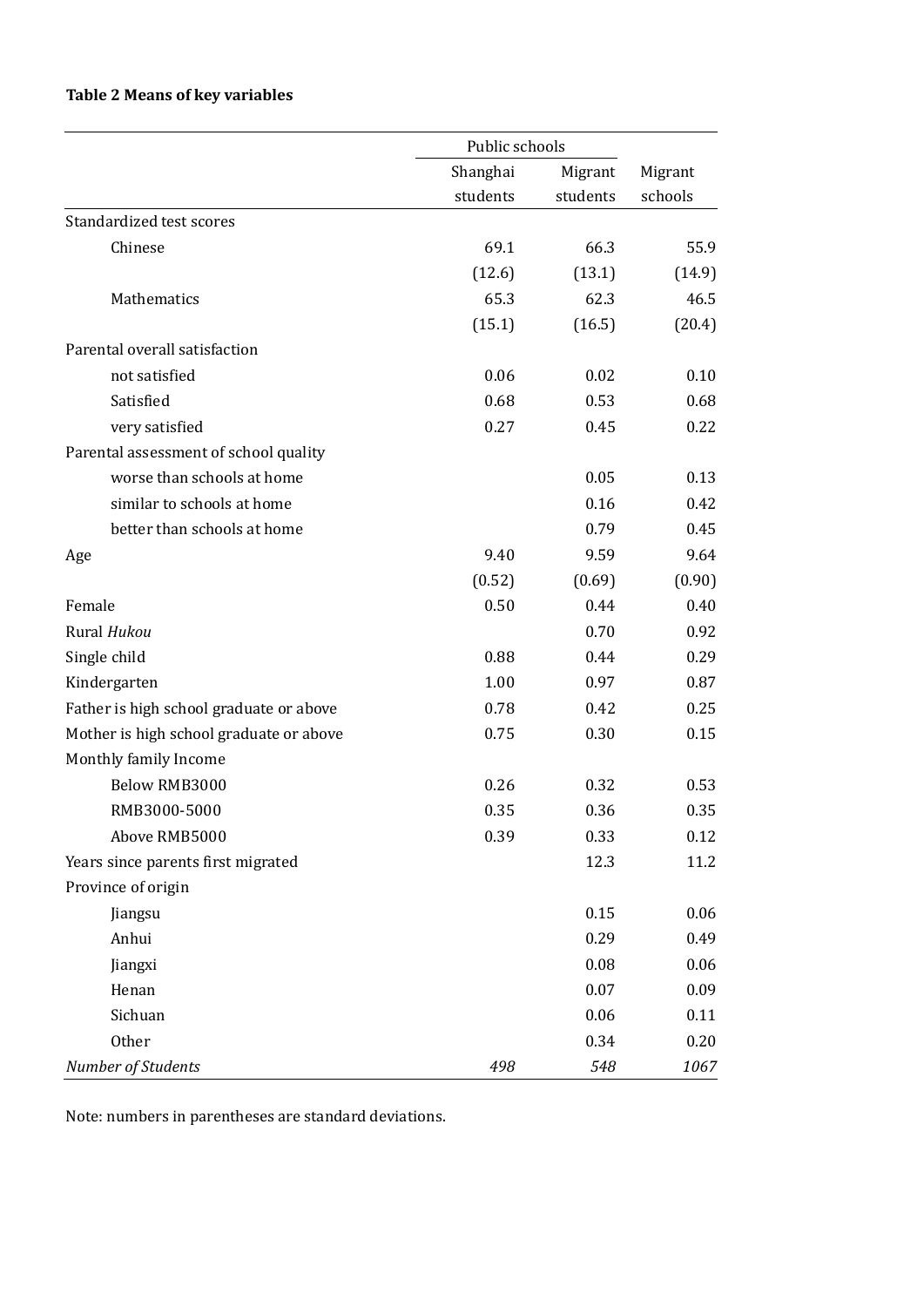#### **Table 3 Regression results for whether a migrant student is enrolled in a migrant school**

|                                             |              | Standard |
|---------------------------------------------|--------------|----------|
| Variables                                   | Coefficients | Errors   |
| Rural HuKou                                 | $0.25**$     | (0.11)   |
| Female                                      | $-0.02$      | (0.02)   |
| Single child                                | $-0.06**$    | (0.02)   |
| Kindergarten                                | $-0.12***$   | (0.03)   |
| Age in months, born after 2001/09           | $-0.02***$   | (0.00)   |
| Age in months, born between 2000/09-2001/09 | 0.00         | (0.00)   |
| Age in months, born before 2000/09          | $0.00*$      | (0.00)   |
| Years since parents first migrated          | $-0.00$      | (0.00)   |
| Family monthly income RMB3000-5000          | $-0.04*$     | (0.02)   |
| Family monthly income >RMB5000              | $-0.15***$   | (0.04)   |
| Father has high school education or above   | $-0.00$      | (0.02)   |
| Mother has high school education or above   | $-0.06*$     | (0.03)   |
| Living in a central district in 2008        | $-0.56***$   | (0.06)   |
| Living in a peripheral district in 2008     | $0.11***$    | (0.04)   |
| Not in Shanghai in 2008                     | 0.01         | (0.05)   |
| Fluency in Shanghai dialect                 |              |          |
| Able to speak                               | $-0.15***$   | (0.04)   |
| Able to understand but not speak            | $-0.10***$   | (0.03)   |
| Only understand partially                   | $-0.03$      | (0.02)   |
| Plan to go back home in 5 years             | $0.07***$    | (0.02)   |
| Number of Observations                      | 1,615        |          |
| Province of origin dummies                  | <b>YES</b>   |          |
| Adjusted R-squared                          | 0.443        |          |

Note: Numbers reported in parentheses are standard errors clustered at the class level. \*\*\*, \*\*, and \* stands for statistical significance at the 1%, 5% and 10% level, respectively. Students in the omitted group are males with urban *HuKou*, no experience in Kindergarten, have siblings, with family monthly income less than RMB3000, with their parents' residence in 2008 unclear, and their parents do not understand the Shanghai dialect.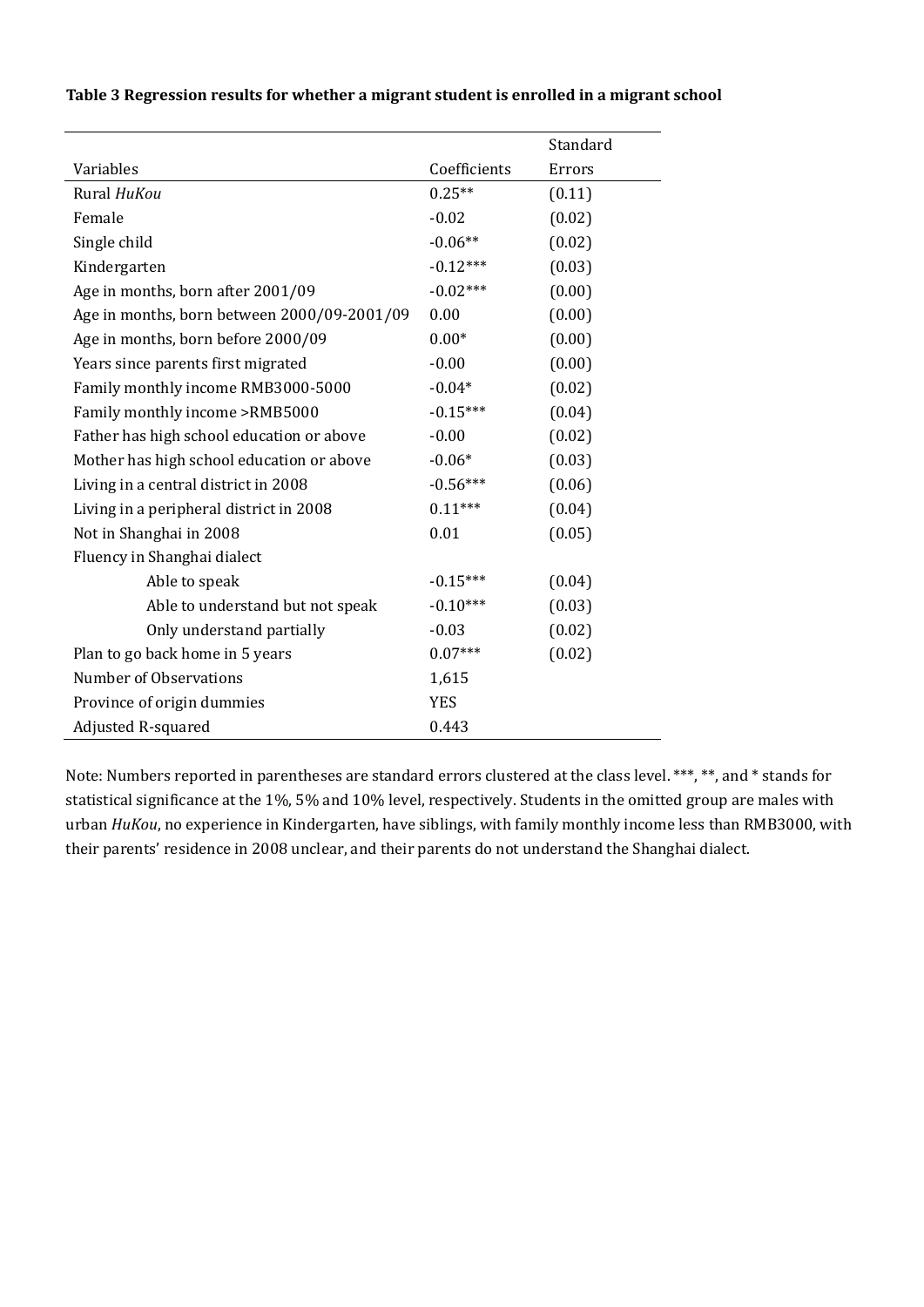|                                             | Chinese    |                   |            | Mathematics             |  |
|---------------------------------------------|------------|-------------------|------------|-------------------------|--|
| <b>VARIABLES</b>                            | <b>OLS</b> | IV                | <b>OLS</b> | IV                      |  |
| <b>Migrant School</b>                       | $-8.15***$ | $-6.91***$        |            | $-12.46***$ $-10.70***$ |  |
|                                             | (1.51)     | (2.18)            | (2.51)     | (3.51)                  |  |
| Rural Hukou                                 | $-2.88**$  | $-2.09*$          | $-4.04$    | $-4.84**$               |  |
|                                             | (1.35)     | (1.27)            | (2.58)     | (2.40)                  |  |
| Female                                      | $1.72**$   | $1.55***$         | $-1.69*$   | $-2.11***$              |  |
|                                             | (0.84)     | (0.74)            | (0.94)     | (0.82)                  |  |
| Age in months, born after 2001/09           | 0.04       | 0.15              | 0.03       | 0.12                    |  |
|                                             | (0.19)     | (0.17)            | (0.19)     | (0.18)                  |  |
| Age in months, born between 2000/09-2001/09 | $-0.12$    | $-0.14*$          | 0.04       | 0.03                    |  |
|                                             | (0.09)     | (0.08)            | (0.12)     | (0.12)                  |  |
| Age in months, born before 2000/09          | $-0.11$    | $-0.11*$          | $-0.31***$ | $-0.33***$              |  |
|                                             | (0.07)     | (0.07)            | (0.10)     | (0.10)                  |  |
| Single Child                                | $1.83**$   | $2.21***$         | 1.78       | 1.80                    |  |
|                                             | (0.83)     | (0.79)            | (1.18)     | (1.12)                  |  |
| Kindergarten                                | $-0.37$    | $-0.15$           | 2.15       | 2.25                    |  |
|                                             | (1.52)     | (1.41)            | (1.91)     | (1.87)                  |  |
| Years since migration                       | $0.14**$   | $0.13*$           | $0.32***$  | $0.31***$               |  |
|                                             | (0.07)     | (0.07)            | (0.10)     | (0.09)                  |  |
| 1-2 hour homework time                      | $2.71***$  | $2.74***$         | 4.91***    | 4.78***                 |  |
|                                             | (0.89)     | (0.83)            | (1.26)     | (1.21)                  |  |
| >2 hours of homework time                   | 1.87       | 1.58              | $3.19**$   | $2.66**$                |  |
|                                             | (1.22)     | (1.14)            | (1.31)     | (1.20)                  |  |
| Family monthly income 3000-5000RMB          | 0.64       | 0.41              | 1.09       | 0.92                    |  |
|                                             | (0.85)     | (0.75)            | (1.15)     | (1.11)                  |  |
| Family monthly income more than 5000RMB     | $3.61***$  | $4.05***$         | $3.25***$  | $3.72***$               |  |
|                                             |            | $(1.21)$ $(1.11)$ | (1.17)     | (1.22)                  |  |
| Father has high school education or above   | 1.47       | 1.39              | 1.41       | 0.53                    |  |
|                                             | (1.16)     | (1.14)            | (1.37)     | (1.17)                  |  |
| Mother has high school education or above   | 0.76       | 0.94              | $2.59*$    | 2.92**                  |  |
|                                             | (1.04)     | (0.96)            | (1.53)     | (1.41)                  |  |
| Province of Origin Fixed Effect             | Yes        | Yes               | Yes        | Yes                     |  |
| Adjusted R-squared                          | 0.143      | 0.139             | 0.176      | 0.174                   |  |
| Wald F statistics for weak IV               |            | 58.45             |            | 58.45                   |  |
| Hansen J-statistic                          |            | 8.532             |            | 3.469                   |  |
| P-value J-statistic                         |            | 0.202             |            | 0.748                   |  |

## **Table 4 Regression results on the standardized test scores of migrant students**

Note: Numbers reported in parentheses are standard errors clustered at the class level. \*\*\*, \*\*, and \* stands for statistical significance at the 1%, 5% and 10% level, respectively.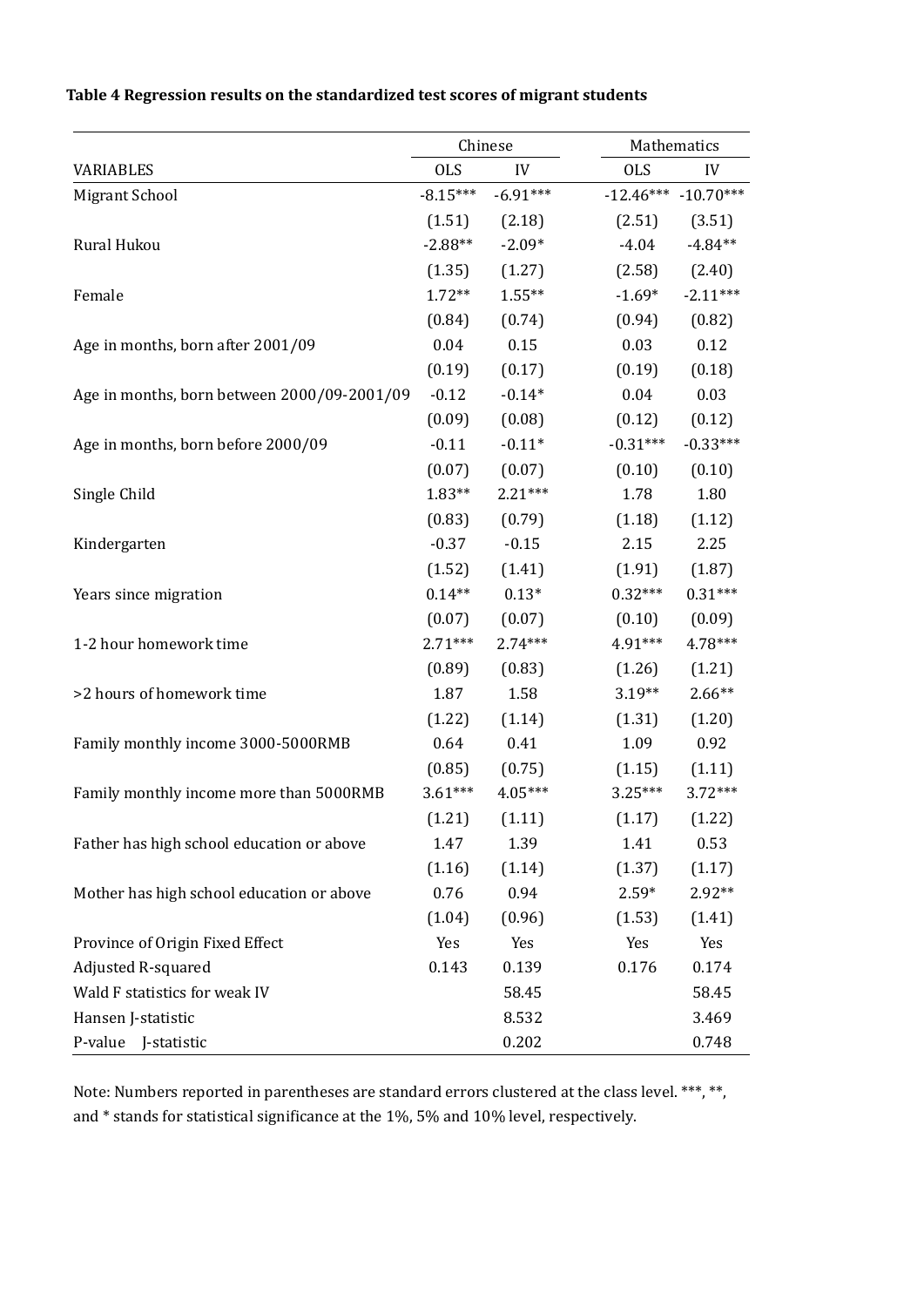#### **Table 5 Robustness Checks**

|                                                                                          | Chinese                           | Mathematics                                          |            |        | Percentage  |
|------------------------------------------------------------------------------------------|-----------------------------------|------------------------------------------------------|------------|--------|-------------|
|                                                                                          |                                   |                                                      |            |        | of students |
|                                                                                          |                                   |                                                      |            | Sample | in migrant  |
| <b>OLS</b>                                                                               | IV                                | <b>OLS</b>                                           | IV         | size   | school      |
| Panel A. Only include students with rural HuKou                                          |                                   |                                                      |            |        |             |
|                                                                                          |                                   | $-8.16***$ $-7.78***$ $-13.44***$ $-9.76***$         |            |        |             |
|                                                                                          |                                   | $(1.72)$ $(2.18)$ $(1.18)$ $(3.69)$                  |            | 1,364  | 71.8%       |
| Panel B. Only include students with parental education lower than college                |                                   |                                                      |            |        |             |
|                                                                                          |                                   | $-8.16***$ $-7.30***$ $-12.29***$                    | $-9.97***$ |        |             |
|                                                                                          |                                   | $(1.50)$ $(2.24)$ $(2.53)$ $(3.58)$ $1,515$          |            |        | 67.6%       |
| Panel C. Only include students with family monthly income less than RMB10,000            |                                   |                                                      |            |        |             |
|                                                                                          |                                   | $-8.08***$ $-6.54***$ $-12.55***$ $-10.05***$        |            |        |             |
|                                                                                          |                                   | $(1.47)$ $(2.14)$ $(1.13)$ $(3.38)$ $1,548$          |            |        | 67.5%       |
| Panel D. Only include students with rural HuKou and never transferred                    |                                   |                                                      |            |        |             |
|                                                                                          |                                   | $-7.79***$ $-7.68***$ $-10.97***$ $-7.51***$         |            |        |             |
|                                                                                          |                                   | $(1.78)$ $(2.32)$ $(2.46)$ $(2.51)$                  |            | 695    | 64.1%       |
| Panel E. Add more control variables                                                      |                                   |                                                      |            |        |             |
|                                                                                          |                                   | $-7.45***$ $-6.43***$ $-11.60***$ $-10.84***$        |            |        |             |
|                                                                                          |                                   | $(1.48)$ $(2.28)$ $(2.42)$ $(3.41)$ $1,575$          |            |        | 65.8%       |
| Panel F. Only use whether parents lived in a central district in 2008 as IV              |                                   |                                                      |            |        |             |
|                                                                                          |                                   | $-8.11***$ $-6.74***$ $-12.38***$ $-8.67**$          |            |        |             |
|                                                                                          |                                   | $(1.51)$ $(2.27)$ $(2.52)$ $(3.84)$ $1,615$          |            |        | 66.1%       |
| Panel G. Same as in Panel F but exclude those whose parents were not in Shanghai in 2008 |                                   |                                                      |            |        |             |
|                                                                                          | $-8.16***$ $-6.42***$ $-12.56***$ |                                                      | $-8.21**$  |        |             |
|                                                                                          |                                   | $(1.62)$ $(2.32)$ $(2.55)$ $(3.89)$ $1,307$ $66.1\%$ |            |        |             |

Note: All regressions use the same control variables as in Table 4 except for Panel E, which also controls for Body Mass Index (BMI), whether the student ever transferred, whether the student just transferred in this semester, whether parent ever changed living place for the sake of children's education, whether parent have helped children's homework, father's occupation. Numbers reported in parentheses are standard errors clustered at the class level. \*\*\*, \*\*, and \* stands for statistical significance at the 1%, 5% and 10% level, respectively.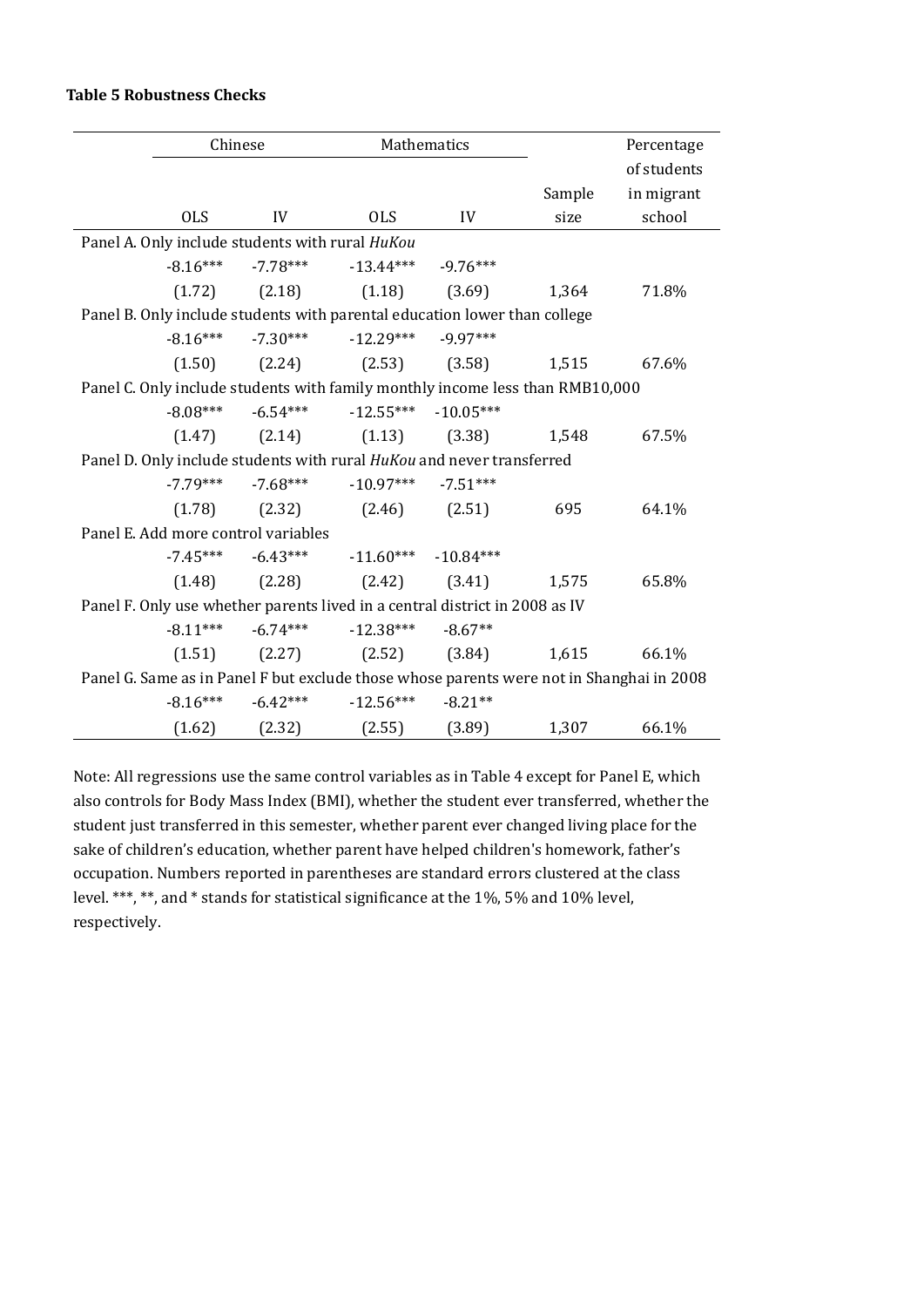|                                              | Parental Overall<br>Satisfaction |                       | <b>Parental Assessment</b><br>of Quality |                   |
|----------------------------------------------|----------------------------------|-----------------------|------------------------------------------|-------------------|
|                                              | (1)                              | (2)                   | (3)                                      | (4)               |
|                                              | Oprobit                          | IV-oprobi<br>t        | Oprobit                                  | IV-oprobi<br>t    |
| Migrant School                               | $-0.24***$                       | $-0.19***$            | $-0.33***$                               | $-0.28***$        |
|                                              | (0.03)                           | (0.05)                | (0.03)                                   | (0.05)            |
| Chinese /100                                 | 0.01                             | 0.03                  | 0.03                                     | 0.06              |
|                                              | (0.09)                           | (0.08)                | (0.07)                                   | (0.10)            |
| Mathematics / 100                            | $0.13**$                         | $0.17***$             | 0.04                                     | 0.07              |
|                                              | (0.06)                           | (0.06)                | (0.07)                                   | (0.07)            |
| Rural HuKou                                  | 0.03<br>(0.04)                   | 0.02<br>(0.030)       | 0.04<br>(0.03)                           | 0.03<br>(0.04)    |
| Female                                       | $-0.01$                          | $-0.01$               | $-0.00$                                  | 0.00              |
|                                              | (0.02)                           | (0.02)                | (0.02)                                   | (0.02)            |
| Age in months, born after 2001/09            | $-0.01*$                         | $-0.01$               | $-0.00$                                  | 0.00              |
|                                              | (0.00)                           | (0.005)               | (0.00)                                   | (0.01)            |
| Age in months, born between 2000/09-2001/09  | $-0.00$                          | 0.00                  | 0.00                                     | 0.00              |
|                                              | (0.00)                           | (0.00)                | (0.00)                                   | (0.00)            |
| Age in months, born before 2000/09           | $0.00***$                        | $0.004**$             | 0.00                                     | 0.00              |
| Single child                                 | (0.00)<br>$-0.07***$             | (0.002)<br>$-0.07***$ | (0.00)<br>$-0.02$                        | (0.00)<br>$-0.02$ |
|                                              | (0.02)                           | (0.02)                | (0.02)                                   | (0.03)            |
| Kindergarten                                 | 0.00                             | 0.01                  | $-0.00$                                  | 0.01              |
|                                              | (0.04)                           | (0.04)                | (0.03)                                   | (0.04)            |
| Number of years since parents first migrated | $-0.00**$                        | $-0.004**$            | 0.00                                     | 0.00              |
|                                              | (0.00)                           | (0.002)               | (0.00)                                   | (0.00)            |
| Family monthly income RMB3000-5000           | $-0.02$                          | $-0.01$               | 0.01                                     | 0.01              |
|                                              | (0.02)                           | (0.02)<br>$-0.02$     | (0.02)<br>0.02                           | (0.03)            |
| Family monthly income > RMB5000              | $-0.03$<br>(0.03)                | (0.03)                | (0.04)                                   | 0.04<br>(0.04)    |
| Father has high school education or above    | $-0.07***$                       | $-0.07**$             | 0.02                                     | 0.03              |
|                                              | (0.02)                           | (0.03)                | (0.03)                                   | (0.03)            |
| Mother has high school education or above    | 0.02                             | 0.03                  | $-0.04$                                  | $-0.04$           |
|                                              | (0.03)                           | (0.03)                | (0.03)                                   | (0.04)            |
| Province of origin                           |                                  |                       |                                          |                   |
| Jiangsu                                      | 0.04                             | 0.05                  | $-0.15***$                               | $-0.16***$        |
|                                              | (0.04)<br>0.03                   | (0.04)<br>0.03        | (0.05)<br>0.02                           | (0.05)<br>0.01    |
| Anhui                                        | (0.03)                           | (0.03)                | (0.03)                                   | (0.03)            |
| Jiangxi                                      | $0.05*$                          | 0.05                  | $-0.01$                                  | $-0.01$           |
|                                              | (0.03)                           | (0.05)                | (0.05)                                   | (0.05)            |
| Henan                                        | 0.04                             | 0.04                  | 0.03                                     | 0.03              |
|                                              | (0.04)                           | (0.04)                | (0.04)                                   | (0.05)            |
| Sichuan                                      | $0.11***$                        | $0.11**$              | $0.08**$                                 | 0.07              |
|                                              | (0.04)                           | (0.04)                | (0.04)                                   | (0.05)            |
| Number of Observations                       | 1615                             | 1615                  | 1615                                     | 1615              |

**Table 6 Regression results on parental overall satisfaction and parental assessment of school quality**

Note: Numbers reported are marginal effects, not regression coefficients. For parental overall satisfaction, reported numbers represent marginal changes in probability from being "satisfied" to "very satisfied". For parental assessment of school quality, reported numbers represent marginal changes in probability from "similar to schools at home" to "better than schools at home". Numbers reported in parentheses are standard errors clustered at the class level. \*\*\*, \*\*, and \* stands for statistical significance at the 1%, 5% and 10% level, respectively.